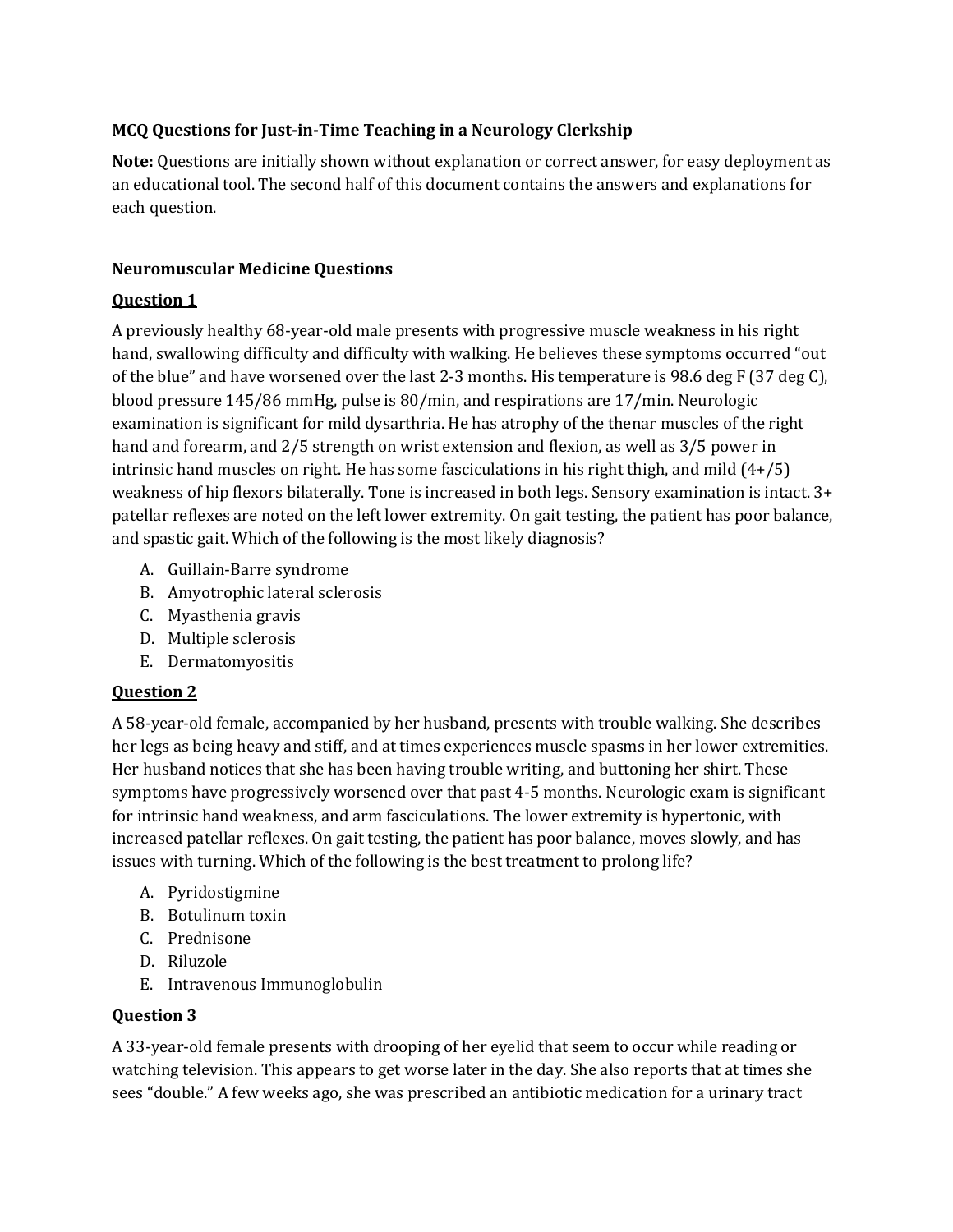infection. She does not recall the name of the antibiotic. On physical exam, bilateral ptosis, with the left affected more than the right is seen. Pupillary function intact. A glove is filled with ice, and subsequently applied to the patient's eyelid. After two minutes, the patient's ptosis has improved. Which of the following is most likely to yield rapid symptom improvement?

- A. Corticosteroids
- B. Plasma exchange
- C. Acetylcholinesterase inhibitor
- D. Thymectomy

# **Question 4**

A 38-year-old female presents with muscle fatigue that is worse by the end of the day. She reports to have myalgias in the back of her neck, and at times her head "drops." She also states to sees "double" when watching television, or reading for a prolonged period of time. On physical examination, ptosis is produced when asking the patient to look at the ceiling without blinking. Pupillary function is intact. Appropriate serologic testing is obtained. On repetitive nerve stimulation, the amplitude of the compound muscle action potential progressively declines. Which of the following is most likely the diagnosis?

- A. Botulism
- B. Lambert-Eaton myasthenic syndrome
- C. Acute inflammatory demyelinating polyradiculopathy
- D. Myasthenia gravis
- E. Multiple sclerosis

# **Question 5**

A previously healthy 26-year-old male is brought to the emergency department due to muscle weakness. He reports mild weakness in his legs that has progressively worsened over a few days to the point that he can barely move his legs. He has some numbness in his legs and his arms feel weak. He has recently recovered from a respiratory infection. 1/5 muscle strength is noted throughout the lower extremities, as well as absent patellar and ankle reflexes. 3 to 4-/5 muscle strength is appreciated throughout his upper extremities. A lumbar puncture is performed, which shows the following: Cell count: 4 cells/mm3, Glucose: 67 mg/dL, Protein: 187 mg/dL Gram stain: no organisms Spirometry is performed, which shows a forced vital capacity of 0.85 L. Which of the following is the best next step in management?

- A. Intravenous (IV) immunoglobulin
- B. Intubation
- C. IV corticosteroids
- D. Immunomodulating agent
- E. Plasma exchange

# **Question 6**

A 30-year-old female presents with muscle weakness in the lower extremities and palpitations. Her symptoms have been progressively worse over the course of a 2 weeks. She reports to be in great health, but had a period of abdominal pain and diarrhea approximately 5 weeks ago. Her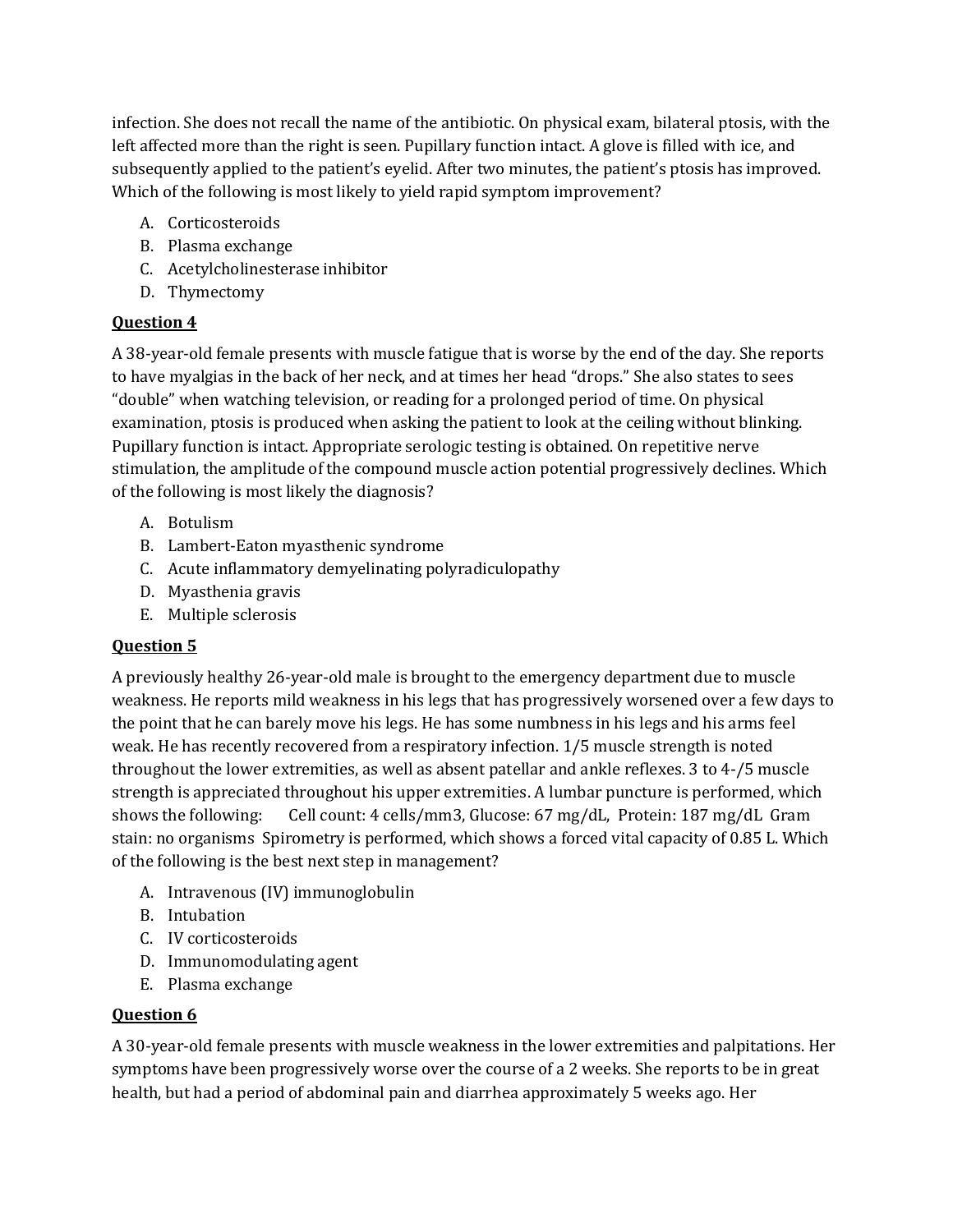temperature is 98.9 deg F (37.2 deg C), blood pressure 117/82 mmHg, pulse is 102/min, and respirations are 16/min. On physical exam, there is 4-/5 muscle strength throughout the lower extremities. Bilateral patellar reflexes are 1+ and ankle reflexes are absent. Lumbar puncture was performed, and results are pending.

Part 1: What is the most likely diagnosis?

- A. Polymyositis
- B. Guillain-Barre syndrome
- C. Hypokalemia
- D. Myasthenia gravis

Part 2: What is the most appropriate initial treatment?

- A. High dose corticosteroids
- B. Intravenous immunoglobulin
- C. Potassium chloride
- D. Pyridostigmine

## **Question 7**

A 44-year-old female presents with weakness. Her weakness becomes apparent when she picks up her youngest daughter, or when placing her nonperishable foods in the top shelf of her kitchen. She also reports difficulty when getting up from a chair. These symptoms began a few months ago, and have since worsened. On physical exam, there is an erythematous eruption on her eyelids, and erythematous papules on the dorsal aspect of her hands. Neurological examination is significant for symmetric muscle weakness of her shoulders and hips. Which of the following is most likely the diagnosis?

- A. Glucocorticoid-induced myopathy
- B. Myasthenia gravis
- C. Dermatomyositis
- D. Polymyositis
- E. Systemic lupus erythematosus

## **Question 8**

A 39-year-old female presents with progressive weakness in her shoulders and hips over a period of two months. She states that getting up from a chair, climbing a flight of stairs, combing her hair, and picking up her groceries have become increasingly difficult. Family history is significant for colon cancer in her father, and systemic lupus erythematosus in the mother. Creatine kinase and LDH is elevated on laboratory testing. On physical examination, an erythematous rash in the periorbital region is seen. Mild swelling is noted in the small joints of the hand. Muscle tenderness is elicited upon palpation of the shoulders and hips. 4-/5 strength is appreciated in the deltoid, and hip. Which of the following is the best treatment for her symptoms?

- A. Methotrexate
- B. Prednisone
- C. Hydroxychloroquine
- D. Rituximab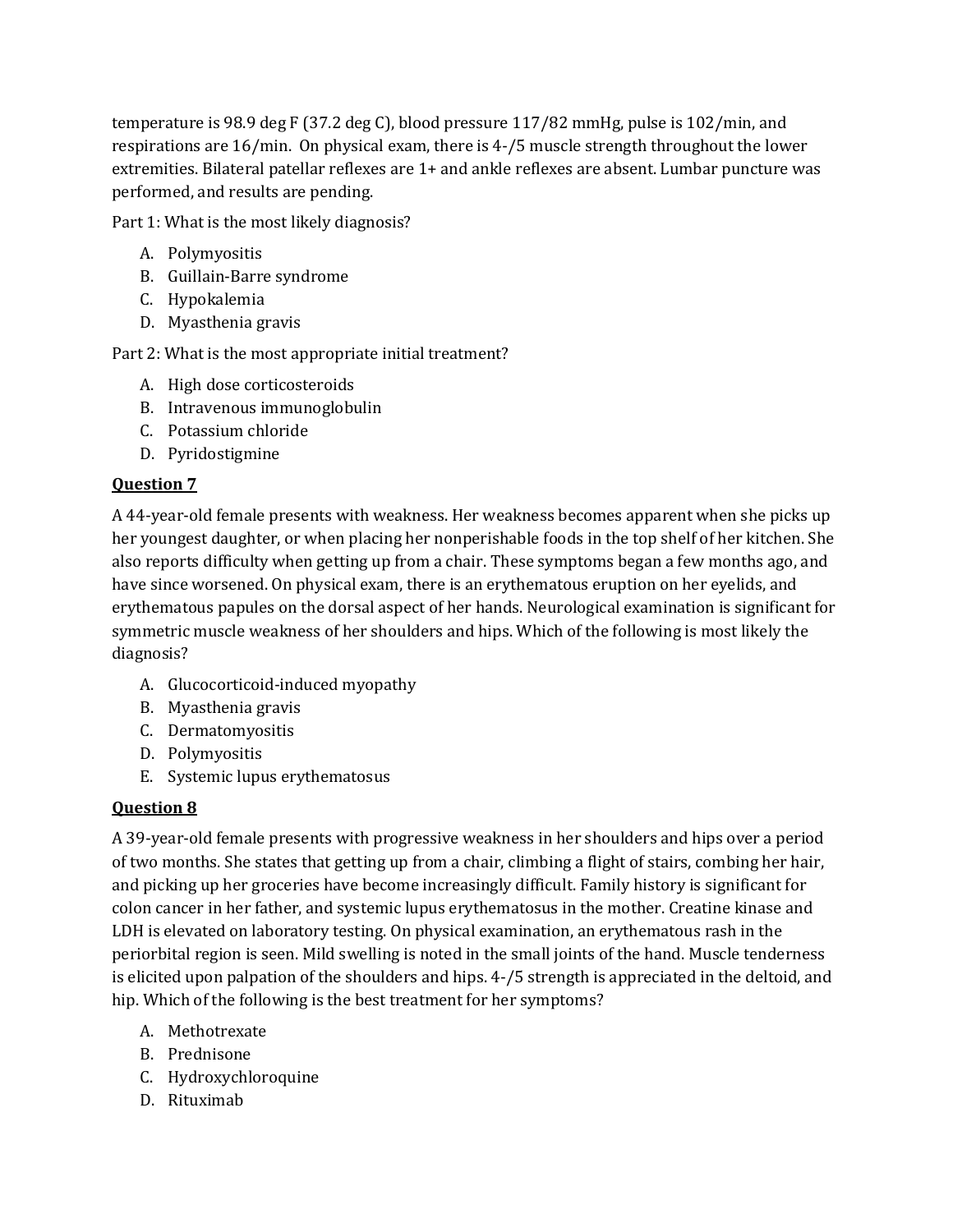E. Intravenous immunoglobulin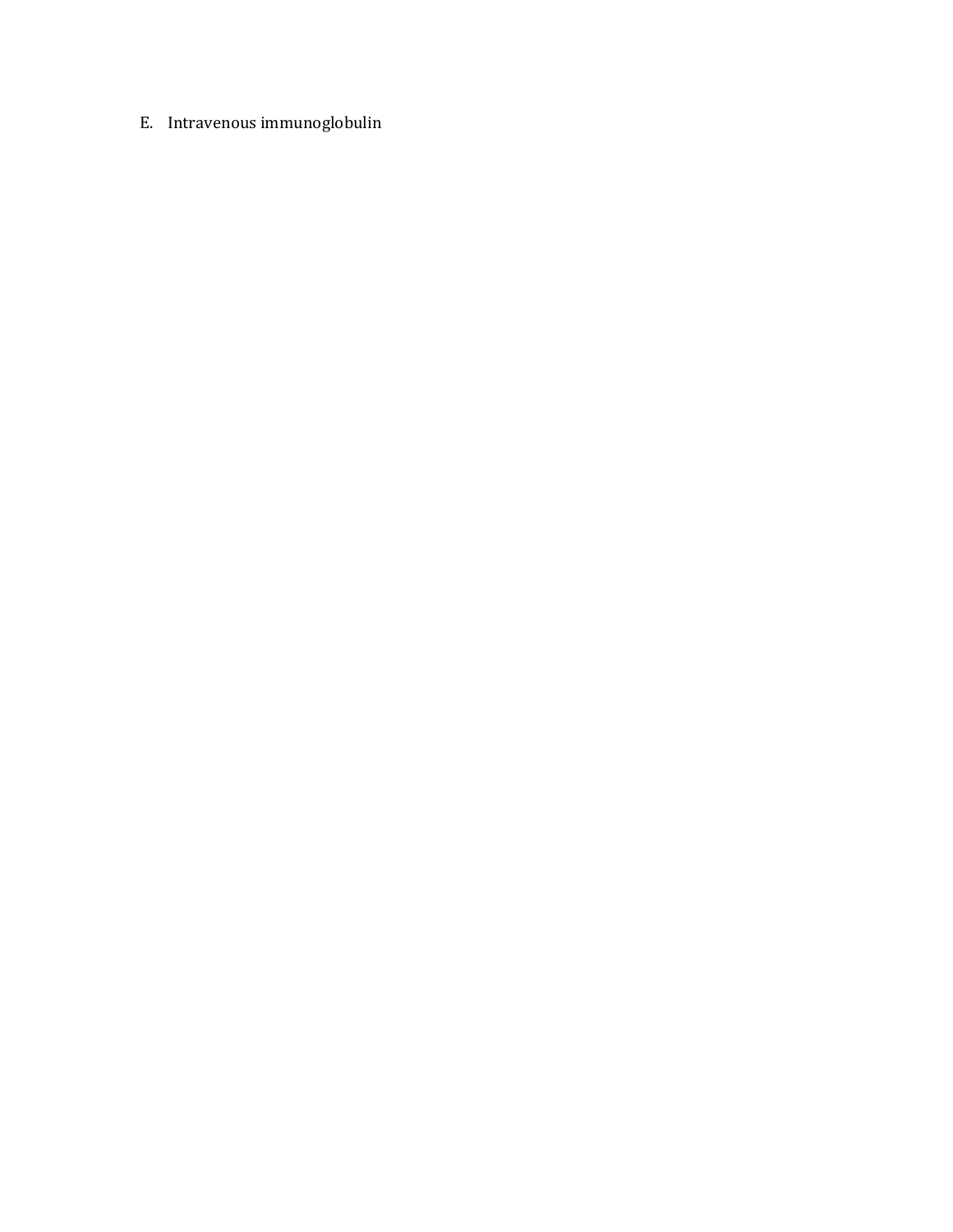#### **Cerebrovascular Disease Questions**

#### **Question 1**

A 62-year-old male presents with headache, nausea, and vomiting. These symptoms occurred a few hours after returning from the grocery store. He has a history of hypertension treated with lisinopril, and type 2 diabetes mellitus treated with metformin. His temperature is 100.2  $\textdegree$ F (38  $\textdegree$ C), blood pressure 176/102 mmHg, pulse is 96/min, and respirations are 19/min. On physical exam, there is dysarthia, left-sided weakness and sensory loss. Noncontrast head CT is shown. Which of the following is most likely the cause of this patient's clinical presentation?

- A. Hypertension
- B. Amyloid angiopathy
- C. Cerebral aneurysm
- D. Vascular malformation

#### **Question 2**

A 38-year-old female presents with sudden, severe headache, nausea, and vomiting. She describes the headache as "the worst headache of my life." She asks if the lights can be turned off as they have become very bothersome. She is a lawyer, and has been under a lot of stress due to an upcoming case she is preparing for. Past medical history is significant for hypertension and migraine headaches. She has been smoking a pack of cigarettes daily for 10 years. Physical examination is significant for very mild nuchal rigidity. Non-contrast head CT is shown. Which of the following is most likely the diagnosis?

- A. Tension-type headache
- B. Subarachnoid hemorrhage
- C. Migraine headache
- D. Intraparenchymal hemorrhage
- E. Epidural hematoma

#### **Question 3**

A 68-year-old male is brought to the emergency department by his wife. She reports that her husband has been unable to speak or move the right side of his body. She states that his symptoms occurred suddenly, while they were discussing vacation plans. He suddenly fell to the right, was unable to speak or follow commands, or move his right arm or leg. Past medical history is significant for hypertension and atrial fibrillation. He has smoked 1 pack of cigarettes daily for the past 40 years. His temperature is 100.4 deg F (38 deg C), blood pressure 186/108 mmHg, pulse is 109/min and irregularly irregular, and respirations are 17/min. On exam, he has a left-gaze preference, with marked weakness and sensory loss of the right side. EKG reveals atrial fibrillation. D-dimer level is 320 ng/mL (normal ≤ 250 ng/mL). Head imaging shows an occlusion of the



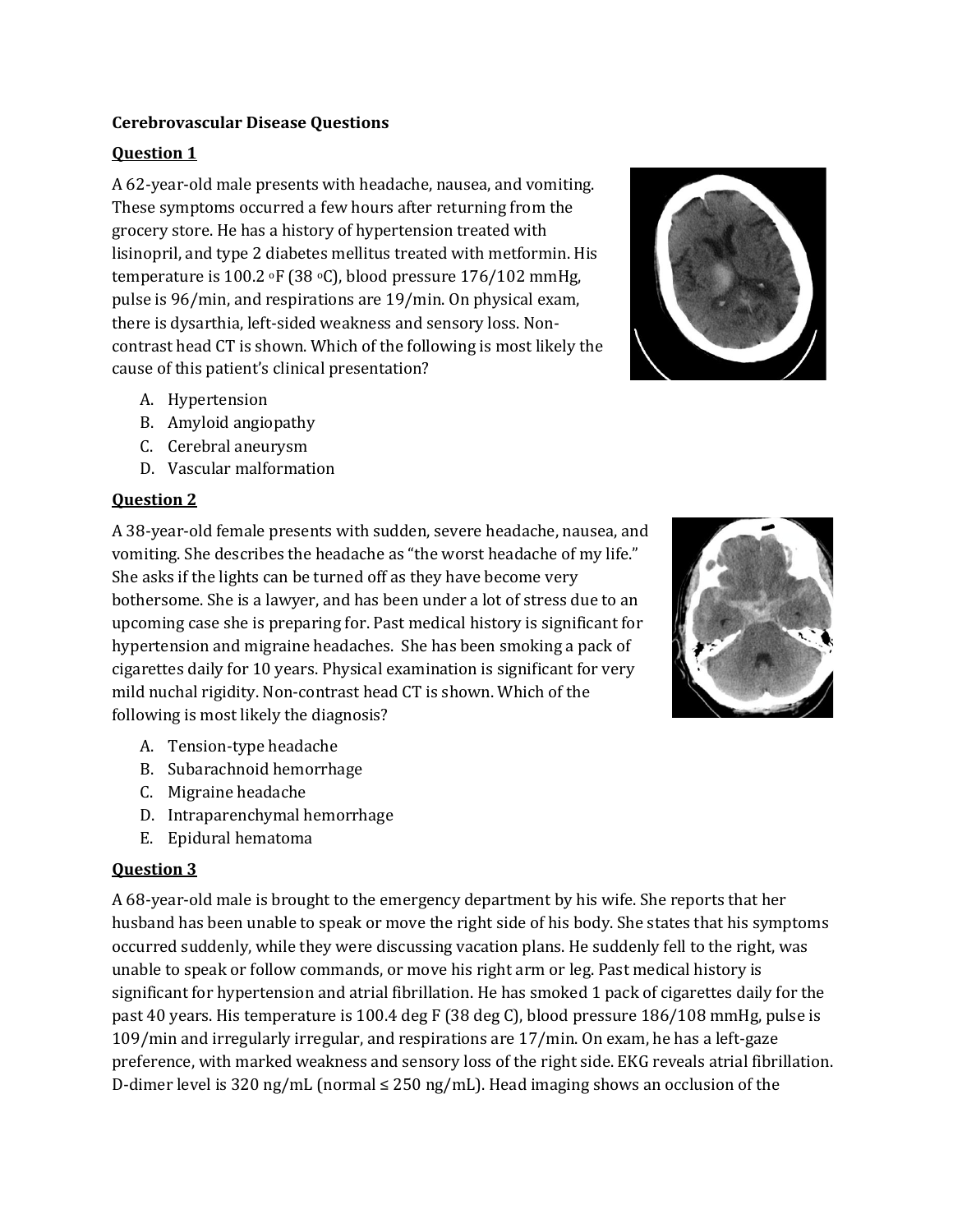proximal left middle cerebral artery. Which of the following is most likely the cause of this patient's clinical presentation?

- A. Embolism
- B. Thrombosis
- C. Aneurysm rupture
- D. Hypoperfusion

# **Question 4**

A 72-year-old male presents with abnormal speech and right-sided weakness. He was last seen normal approximately 1 hour ago. Past medical history is significant for hypertension, hypercholesterolemia, and type 2 diabetes mellitus. Five years ago, he underwent coronary artery bypass grafting for the management of a myocardial infarction. On exam, his speech is non-fluent and sparse, with impaired repetition. He has difficulty naming even common objects. Comprehension is relatively intact. There is a right-sided mouth droop, with sparing of the forehead. Strength is 3/5 throughout the right upper extremity, and 4+/5 in the right lower extremity. Sensation appears intact. Which of the following is the best next step in management?

- A. Administration of aspirin
- B. Intravenous alteplase
- C. Mechanical thrombectomy
- D. Head CT

# **Question 5**

A 65-year-old female is brought to the emergency department by her husband due to abnormal speech. She does not appear to be aware of her deficit. She was last normal 2 hours ago. Past medical history is significant for hypertension, coronary artery disease, and hypercholesterolemia. On exam, her blood pressure is 181/94, her speech is fluent, but empty, with paraphasic errors. Comprehension and repetition is impaired. There appears to be a visual deficit in the right upper quadrant. Non-contrast head CT is shown. Which of the following is the best next step in management?



- A. Aspirin
- B. Mechanical thrombectomy
- C. Tissue plasminogen activator
- D. IV Labetalol

# **Question 6**

A 62-year-old male presents with left-sided weakness. He was last seen normal approximately 5 hours ago. Past medical history is significant for coronary artery disease and hypertension. On exam, there is 4+/5 strength in the left upper extremity, and 3/5 strength in the left lower extremity. He is unable to walk. Non-contrast head CT is negative for blood and a large territory infarct, and CT angiography shows an occlusion in the proximal portion of the anterior cerebral artery. Which of the following is the best next step in management?

A. Tissue plasminogen activator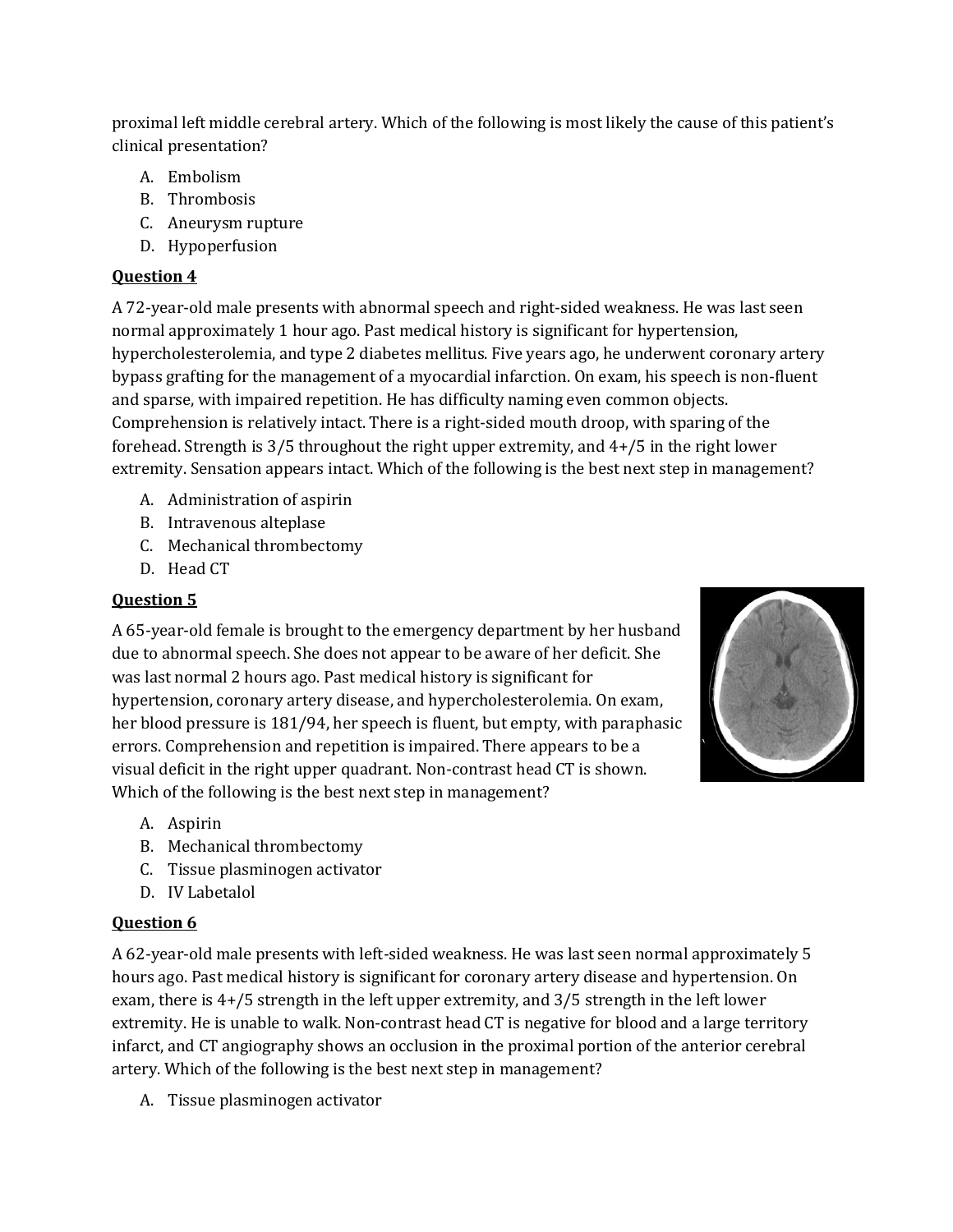- B. Thrombectomy
- C. Heparin
- D. Warfarin

#### **Question 7**

A 70-year-old male presents with numbness of the left upper and lower extremity, as well as the right side of his face. He also reports dizziness and difficulty with swallowing. He was last seen normal approximately 6 hours ago. Two weeks ago he experienced acute head trauma due to a fall while jogging. No intracranial bleed was noted in the head CT performed at the time. Past medical history is significant for hypertension and hypercholesterolemia. His temperature is 100.4 deg F (38 deg



C), blood pressure 180/102 mmHg, pulse is 97/min, and respirations are 16/min. Blood glucose level is 312 mg/dL. Physical exam is significant for ptosis and miosis (Horner's syndrome) on the right side. Nystagmus on rightward gaze. Uvula is displaced towards the left, and there is paralysis of the right-sided vocal cord. Right-sided hemisensory loss is noted in the trunk and extremities. There is also sensory loss on the right-sided face. Non-contrast CT shows no intracranial bleed. Which of the following is the best next step in management?

- A. Labetalol
- B. Alteplase
- C. Insulin
- D. 1/2 Normal saline

#### **Question 8**

A 69-year-old male presents with abnormal speech and right-sided weakness. While eating lunch with his wife, he suddenly could not move his right arm or leg, and was unable to speak. They arrived to the emergency department within minutes. His wife currently reports improvement from when the symptoms first began, and he is almost back to normal when examined 1 hour later. Past medical history is significant for hypertension and type 2 diabetes mellitus. He has smoked 1 pack of cigarettes daily for 45 years. Non-contrast head CT is shown. Diffusion-weighted image MRI shows no sign of infarction. CT angiogram of the neck shows 72% stenosis of the left internal carotid artery. Which of the following is most likely etiology of his transient ischemic attack?

- A. Artery to artery embolization
- B. Cardioembolism
- C. Small vessel disease
- D. Hypoperfusion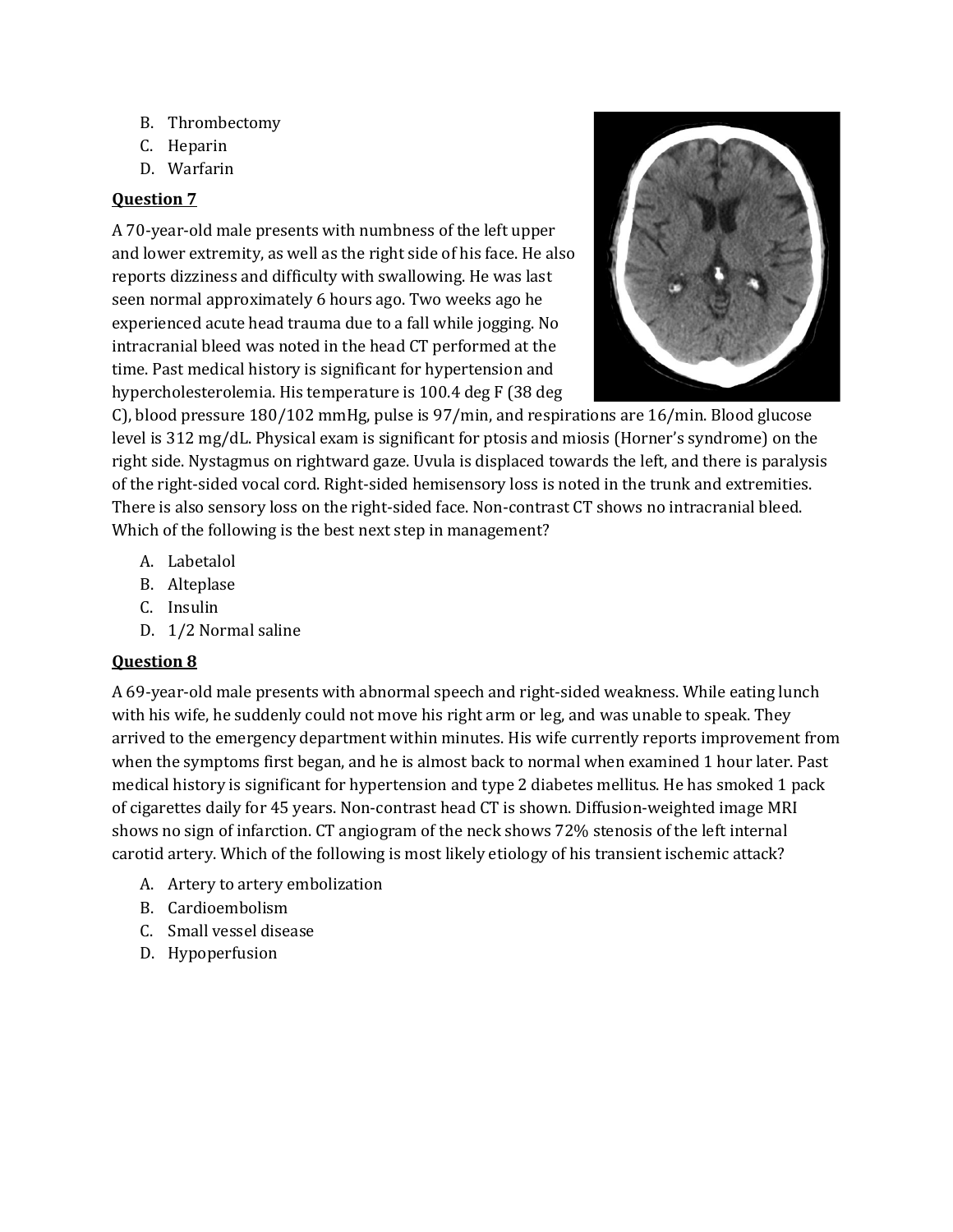#### **Headache Questions**

## **Question 1**

A 37-year-old female with migraine without aura presents with headaches of increased frequency that typically begin in the morning. She says that zolmitriptan and acetaminophen are no longer effective in treating her episodes. In a month, she experiences approximately 20 days of headaches, and in the past 3 months, she has used zolmitriptan 15 times per month, on average, and acetaminophen at least 20 days per month. Medical history is significant for migraine and asthma. Medications are zolmitriptan, over the counter acetaminophen, and an albuterol inhaler. Which of the following is the next best step in management?

- A. Switch from zolmitriptan to sumatriptan
- B. Add metoclopramide to current regimen
- C. Start a daily prophylactic agent and find an acute treatment that is reliably effective
- D. Begin oxycodone/acetaminophen treatment for the most severe headaches

## **Question 2**

A 31-year-old female presents with throbbing right-sided headache that she rates as 8/10 in intensity. She states her pain began approximately 12 hours ago, and is accompanied by nausea. She finds some relief when sitting in a quiet, dark room. She reports that prior to the onset of her headache, she noticed a "bright spot" in her left lateral vision that later expanded to form a crescent with "zigzagging" lines of color that has made her feel as if she was "blind." This lasted 30 minutes and then resolved, and was followed by the headache. She experiences similar episodes approximately once every two months. Physical exam is completely normal. Which of the following is the most appropriate initial step in management?

- A. Ondansetron
- B. Sumatriptan
- C. Propranolol
- D. Verapamil

## **Question 3**

A 45-year-old male presents with recurrent severe left-sided head pain. The pain develops rapidly and feels as if someone is "stabbing" his eye. He reports his left eye gets red and watery and that his left eyelid "droops" during each episode. His headaches last approximately 30 minutes, and have been occurring a few times a day for the past 5 weeks; some of the attacks occur out of sleep and he feels like he can predict what time they will occur each day. He has tried over the counter acetaminophen, which provides no relief. He reports no visual abnormalities. Medical history is significant for a benign lung nodule. He has been smoking cigarettes for the past 25 years. During an attack, the patient appears restless and agitated.

[Left-sided miosis is appreciated on exam, as well as conjunctival injection on the left, with no focal neurological abnormalities—I am concerned that this line suggests the autonomic dysfunction persists outside of acute attacks; I think we can leave it out].

Which of the following is most likely the diagnosis?

A. Migraine without aura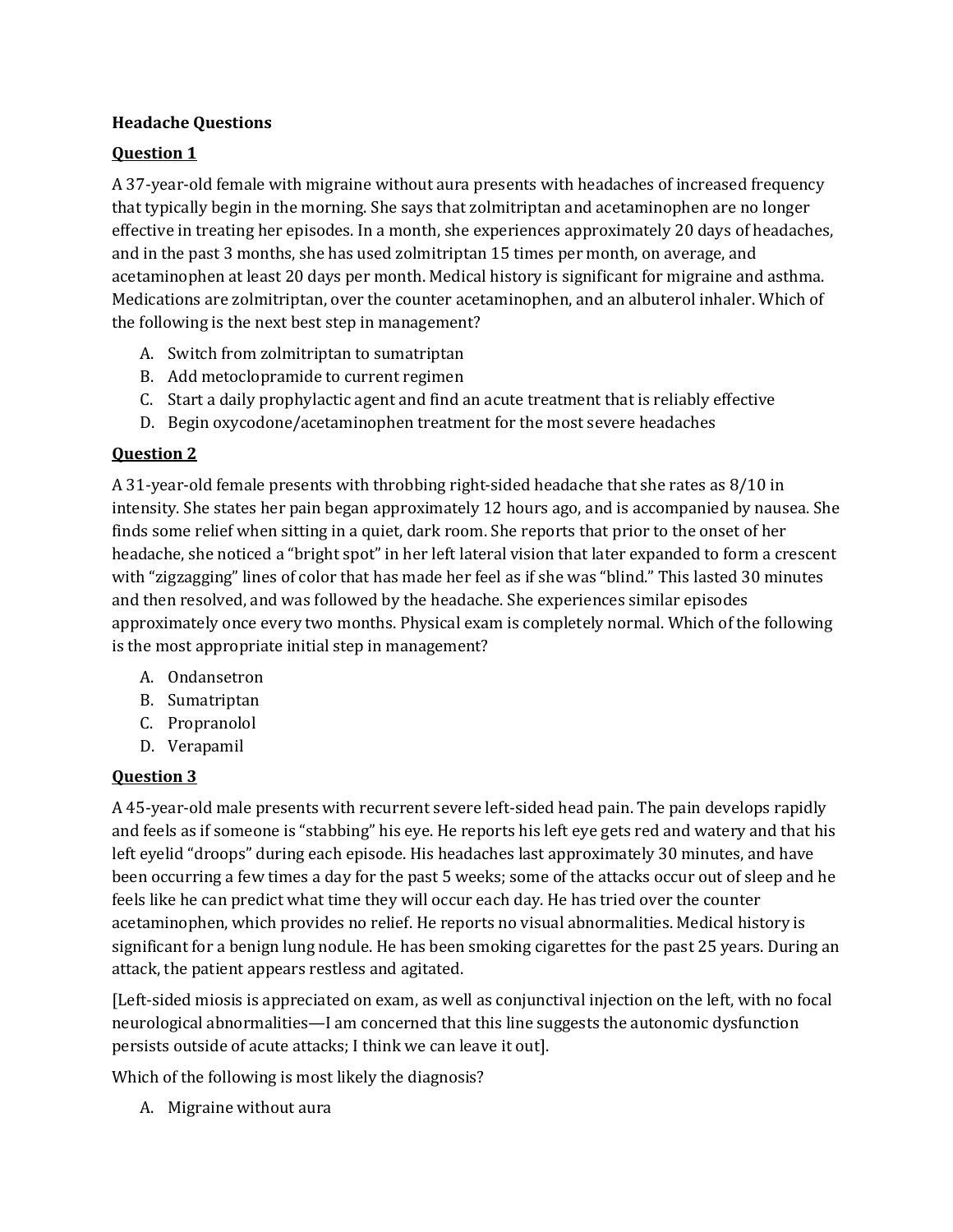- B. Trigeminal neuralgia
- C. Cluster headache
- D. Acute angle closure glaucoma
- E. Short-lasting unilateral neuralgiform headache with conjunctival injection and tearing (SUNCT)

## **Question 4**

A 29-year-old female lawyer presents with sharp, shock-like stabbing pain in her right jaw. She has experienced this pain for the past week, and occur approximately 15 times a day, with each episode lasting a few seconds. She notices that at times brushing her teeth, or smiling can trigger her pain. She has tried acetaminophen and ibuprofen, but these have not provided any relief. She has not experienced these symptoms before, but recalls a period of transient right arm weakness lasting a few days approximately 8 months ago, that she assumed was related to a "pinched nerve." She reports to experience stress due to an upcoming case that can benefit her career. On physical exam, touching the right maxillary region reproduces the pain. There are no focal neurological deficits. What is the most appropriate initial treatment?

- A. Carbamazepine
- B. Sumatriptan
- C. Oxycodone and acetaminophen
- D. Gabapentin

## **Question 5**

A 26-year-old male presents with moderate "tightening" bilateral headache. These headaches began approximately one week ago. He denies any sensitivity to light or sound, dizziness, fatigue, changes in memory and does not experience nausea or vomiting. Headache episodes last a few hours. He is stressed about a presentation he has to give to his company owners later this week. He remembers having occasional headaches with fatigue or stress dating back to his teenage years. There is no significant past medical history. Funduscopic evaluation is negative for papilledema, and there is pericranial muscle tenderness upon palpation. The remainder of his neurological examination is normal. Which of the following is most appropriate next step in diagnosis?

- A. MRI brain with and without gadolinium
- B. MRA head and neck
- C. CT sinuses
- D. No imaging is indicated

# **Question 6**

A 9-year-old female patient is brought to the pediatrician because she says "a heart is in my head." She reports bilateral headaches of pulsating quality, nausea, and has vomited 4 times. Her headache began approximately 6 hours ago, and says that lights worsen her symptoms. Her eyes are red teary and she reports nasal congestion. She is in the 4th grade, and does exceptionally well in school; her mother notes she was a colicky baby and is prone to car sickness She has a cat a home that scratched her face earlier today. She is sitting on the exam table wearing sunglasses. She does not appear severely ill. Vitals signs are stable, and there are no focal neurological deficits. Which of the following is most likely the diagnosis?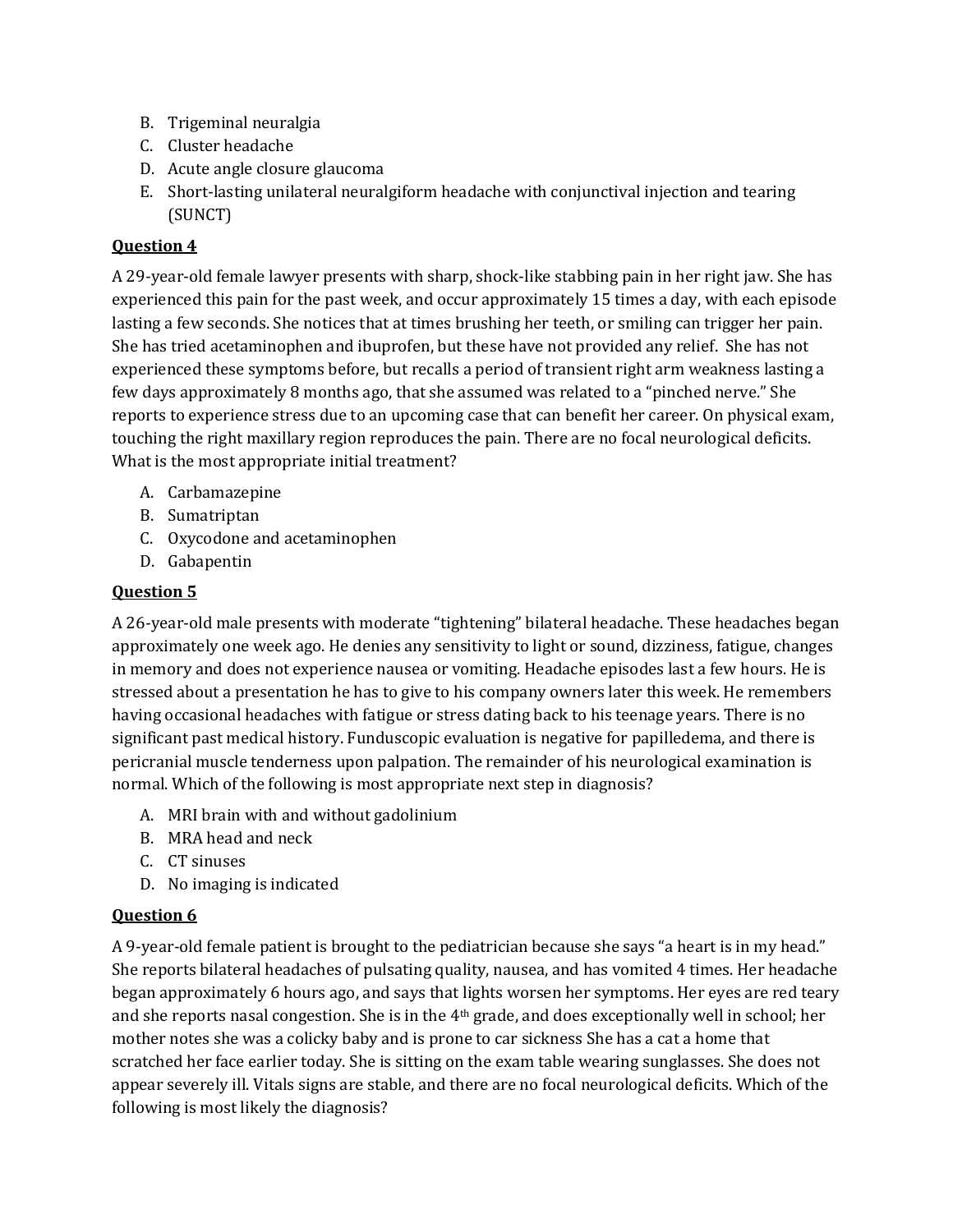- A. Corneal abrasion
- B. Migraine
- C. Tension type headache
- D. Seizure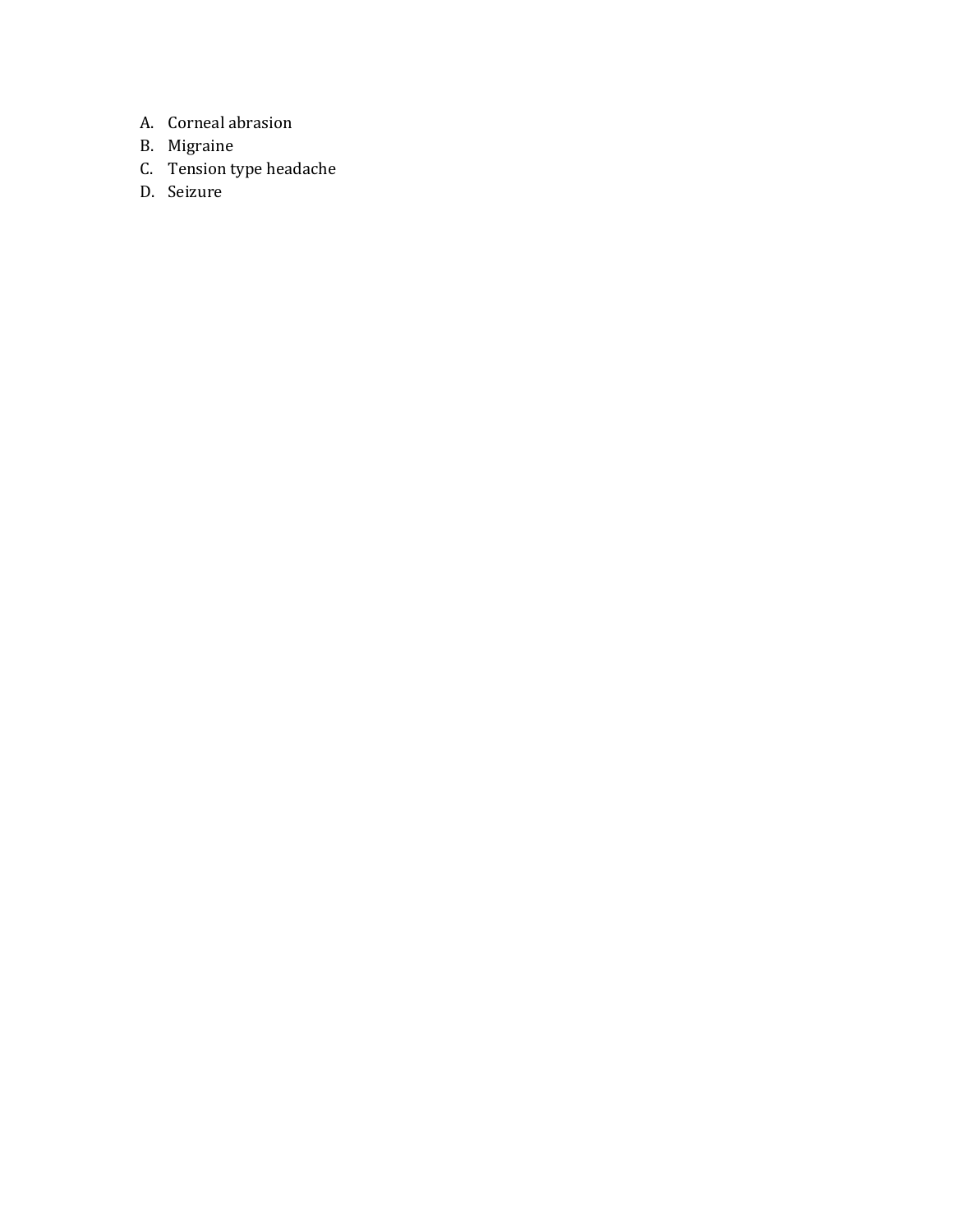#### **Epilepsy Questions**

## **Question 1**

A 6-year-old girl is brought to the pediatrician by her parents due to periods of unresponsiveness that last approximately 10 seconds. The parents state that while performing a task, such as coloring, she would suddenly "freeze" and stare into space without falling onto the ground. After a few seconds, she would return to coloring, and not recall what has just happened. In a given day, she undergoes these brief episodes about a dozen times. On physical examination, the patient is mildly pale, but the exam is otherwise normal. When asking the patient to continuously blow at a pinwheel, she stares into space, and does not respond to her name. This lasts approximately 5 seconds, and she returns to blowing the pinwheel. On electroencephalogram (EEG), there is 3 Hz generalized spike-wave discharges in 6-10 second runs. Which of the following is the best initial treatment?

- A. Valproic acid
- B. Ethosuximide
- C. Phenytoin
- D. Carbamazepine

## **Question 2**

A 27-year-old woman is brought to the emergency department by her co-workers after falling to the ground, followed by full-body shaking and jerking lasting less than 30 seconds. The event occurred after she received the news of the death of her grandmother. Just before falling, she felt lightheaded and nauseous. Her co-workers state she fell suddenly, her eyes rolled back, she had some groaning, and it looked like she had a "grand mal seizure" for 10-15 seconds. Shortly after the jerking stopped, she regained consciousness and got up from the ground within a minute or so. She was fully awake afterward. She had some mild urinary incontinence. On physical examination, the patient appears anxious. Heart auscultation reveals normal S1 and S2 without murmurs, rubs, or gallops. there is no evidence of a tongue bite. Which of the following is the best next step in management?

- A. 12-lead electrocardiogram
- B. Admission for video-EEG monitoring
- C. 1-hour EEG recording
- D. Head computed tomography (CT) scan

# **Question 3**

A 14-year-old male presents with a witnessed generalized tonic-clonic seizure. Prior to the seizure event, he felt anxious, confused, and diaphoretic. Medical history is significant for recently diagnosed type I diabetes mellitus, and he has been struggling to control his blood glucose levels. His only medication is an insulin regimen administered via needle and syringe injections. He denies any alcohol or drug use. Laboratory tests were obtained. Which of the following is the best next step in management?

- A. Patient education
- B. Initiate an antiepileptic drug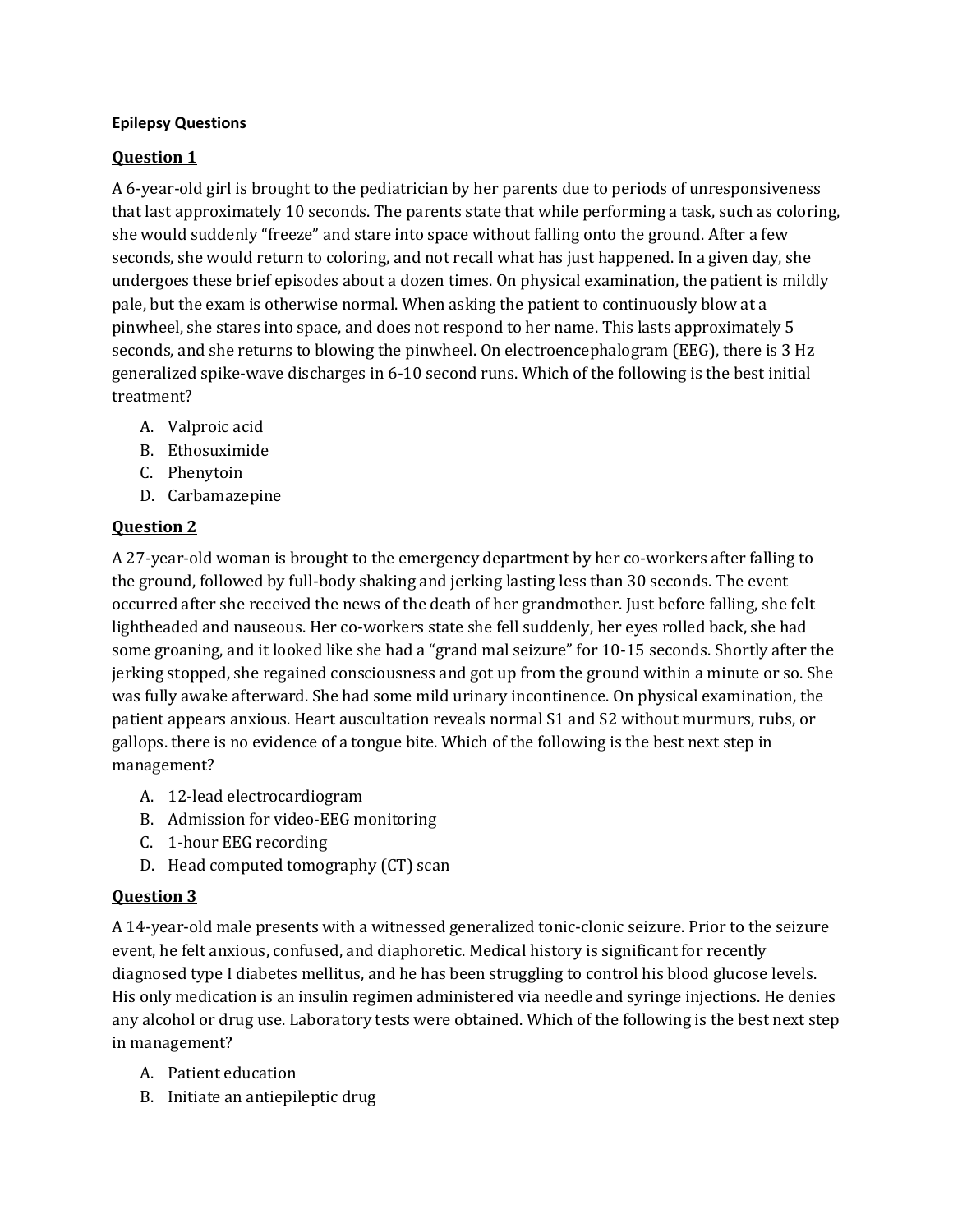- C. Lumbar puncture
- D. Repeat electroencephalogram

#### **Question 4**

A 42-year-old man presents with generalized tonic-clonic convulsions on day 2 of his hospitalization for the management of acute pancreatitis. Prior to the convulsive event, the patient felt anxious, tremulous, and agitated. Medical history is significant for alcohol-use disorder, with multiple hospitalizations for alcohol intoxication and acute pancreatitis. On physical examination, the patient is diaphoretic and convulsing. There is no evidence of stigmata of liver disease. The patient does not appear malnourished. Appropriate laboratory tests are obtained. Which of the following is the best initial treatment?

- A. Haloperidol
- B. Lactulose
- C. Phenytoin
- D. Chlordiazepoxide

## **Question 5**

A 15-year-old female presents to the emergency department with a seizure. While she was eating her breakfast in the morning, her mother witnessed myoclonic jerks involving the upper extremities. Over a half-hour, the myoclonus became more dramatic, finally evolving into a generalized-tonic clonic seizure lasting 1-2 minutes. The patient reports sleeping 4-5 hours per night for the last few days due to upcoming midterm examinations. She denies alcohol or drug use. She is currently sexually active with her boyfriend and uses condoms as her only form of contraception. On physical exam, there is evidence of recent tongue biting, no focal neurological deficits, and normal intelligence. A sleep-deprived EEG is performed with interictal findings showing generalized 4-5-Hz polyspike and slow-wave discharges, with activation during photic stimulation (photoparoxysmal response). MRI of the brain is normal. Which of the following is the best treatment option for this patient?

- A. Valproic acid
- B. Phenobarbital
- C. Levetiracetam
- D. Phenytoin

## **Question 6**

A 31-year-old woman is brought to the emergency department by her partner due to a convulsive episode after an argument. Her partner described the convulsive episode as being abrupt in onset, with asynchronous limb movements, and pelvic thrusting. The patient's eyes were closed throughout the episode and was unresponsive. The event lasted approximately 10-15 minutes, and would consist of bursts of movement followed by pauses, occurring in a stopping-and-starting fashion. The convulsive episode ended abruptly, with complete recovery. The patient said that during the event, she could sometimes hear what people were saying, but was unable to respond. She says she has seizures 2-3 times per week. Physical examination is unremarkable. On videoelectroencephalogram (video-EEG), one of her typical events is recorded, without any abnormality on scalp EEG. What is the most appropriate treatment for this disorder?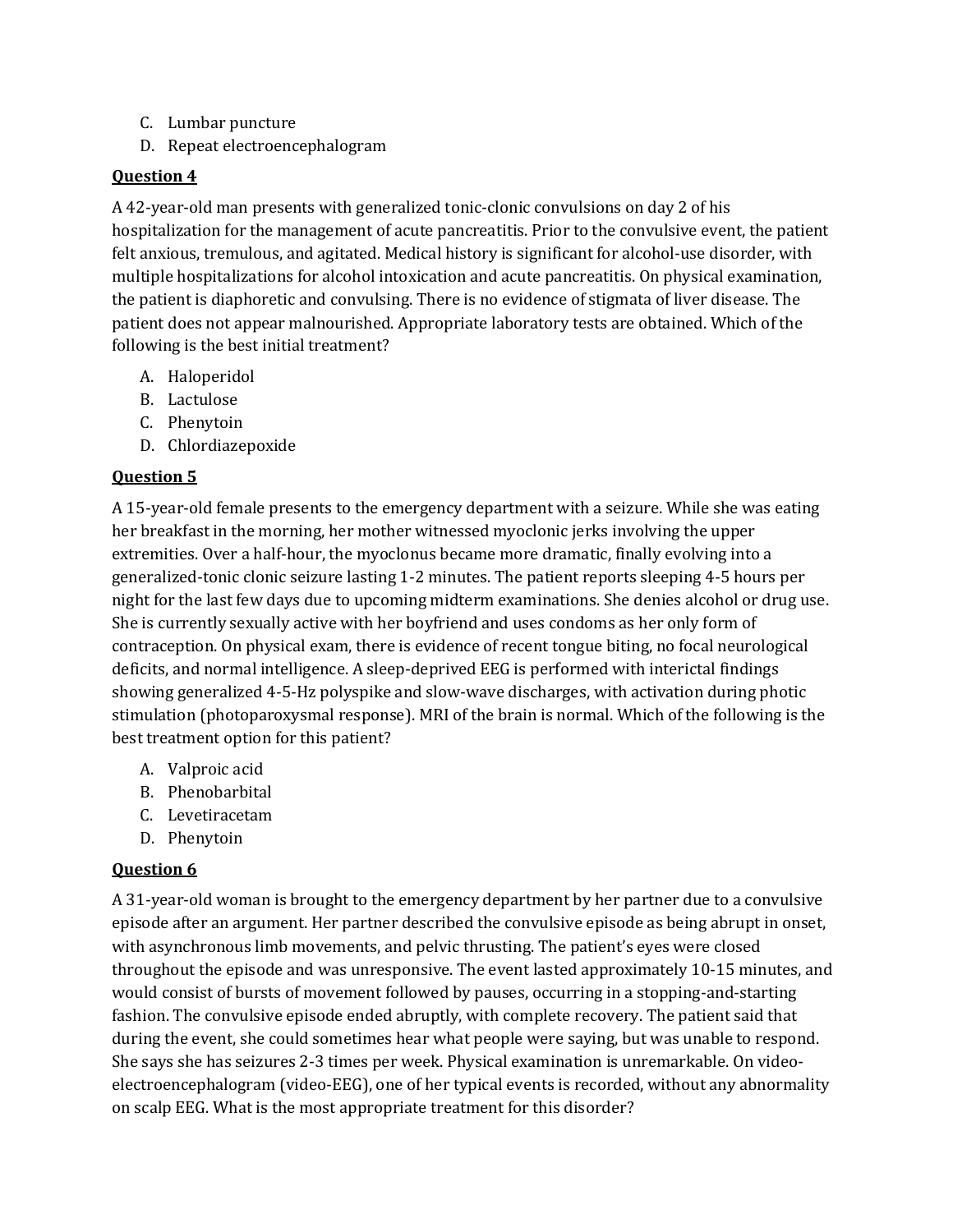- A. Fluoxetine
- B. Clonazepam
- C. Cognitive-behavioral therapy
- D. Massage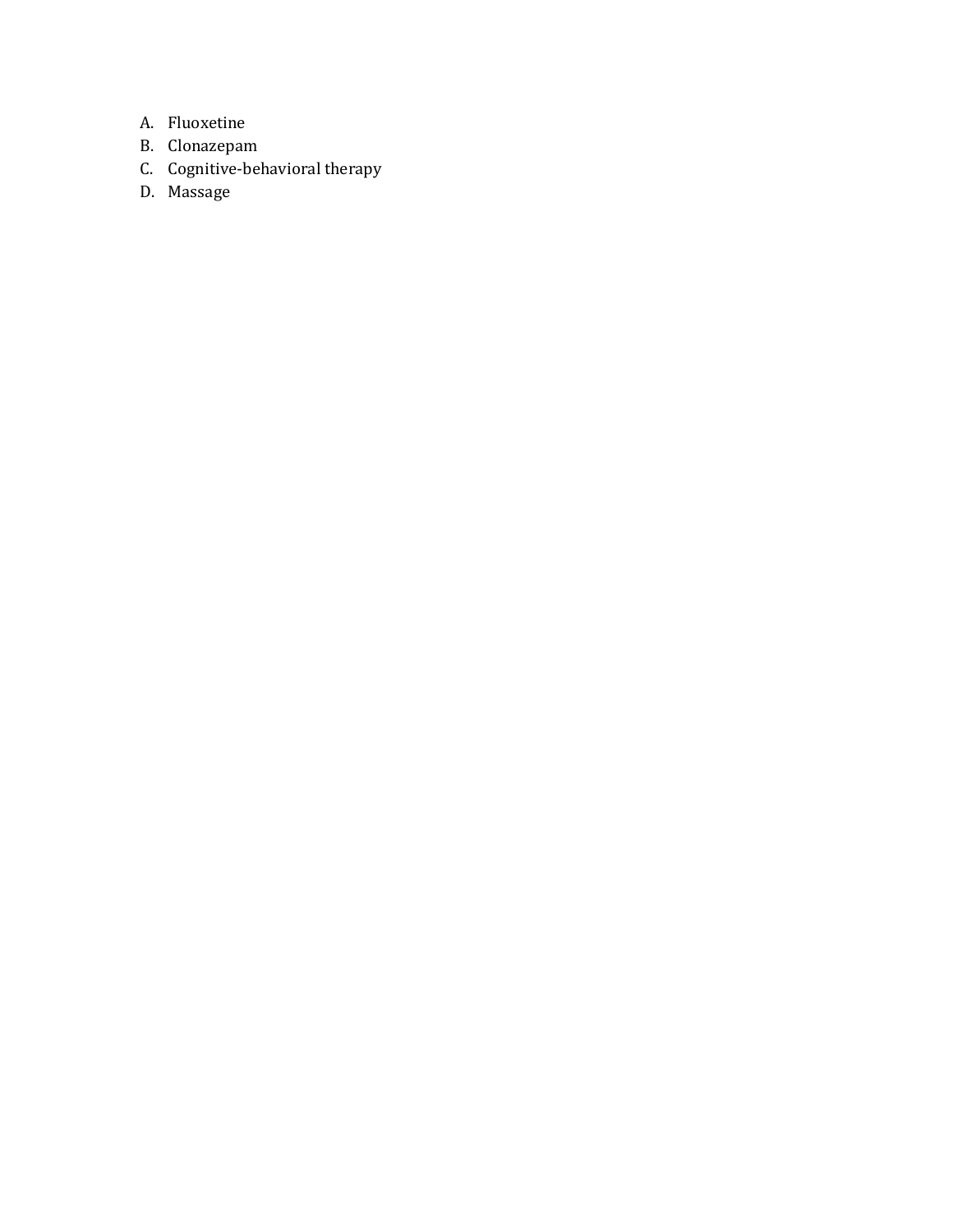#### **Movement Disorders Questions**

## **Question 1**

A 65-year-old male presents with constant falls and fatigue. His symptoms have progressively worsened throughout the years. He reports feeling unstable when standing, and has fallen 4 times in the past year. It takes him longer to perform certain activities of daily living, and describes himself as feeling weak. The patient denies any illicit drug or alcohol use. He smokes 2 packs of cigarettes daily for the past 25 years. He denies night sweats, or fever, but has lost 5 pounds over the course of 8 months. Medical history is significant for type 2 diabetes mellitus, hypertension, and recently diagnosed depression. The patient appears apathetic, with mild patchy scaling on the eyebrows. A mild right hand tremor is present at rest and tempered with voluntary movement. On gait testing, the patient has a stooped posture, and takes shorter steps as he moves forward. When firmly pulling the patient by the shoulders, he falls back. Which of following best explains this patient's clinical presentation?

- A. Cerebellar neuronal atrophy
- B. Alpha-synuclein deposition in nigrostriatal neurons
- C. Spontaneous neural depolarization in focal region of primary motor cortex
- D. Pharmacologically-induced dopaminergic antagonism
- E. Paraneoplastic syndrome secondary to pulmonary malignancy
- F. Neurotransmitter deficit in serotonin, norepinephrine, and dopamine

#### **Question 2**

A 54-year-old male presents with difficulty in eating and drinking, and worsening hand-writing. This has been stressful for him as he has been continuously working on a novel that is due for publishing in a few weeks. He notes that alcohol improves his symptoms and relieves his stress. Medical history in noncontributory. Family history is significant for similar symptoms in his father, but cannot recall the name of the diagnosis. Physical examination shows a tremor of the hand, of medium frequency that worsens with his arms outstretched. Mild titubation is also noted on exam. Which of the following is the best initial treatment option for this patient?

- A) Beta-blockade
- B) GABA transaminase inhibition
- C) Deep brain stimulation of thalamic nuclei
- D) Cleavage of SNARE protein
- E) Behavioral modification

#### **Question 3**

A 72-year-old male is brought by his wife due to unexplained weakness and fatigue. She describes his movements as "sluggish", and is concerned that he may be depressed. The patient reports difficulty with buttoning his shirt, and double clicking the mouse when using his computer. He states that the recent death of his mother has been difficult to accept, and has noticed his foods don't smell the same, and has been having difficulty with sleep. He does not smoke, but drinks 2-3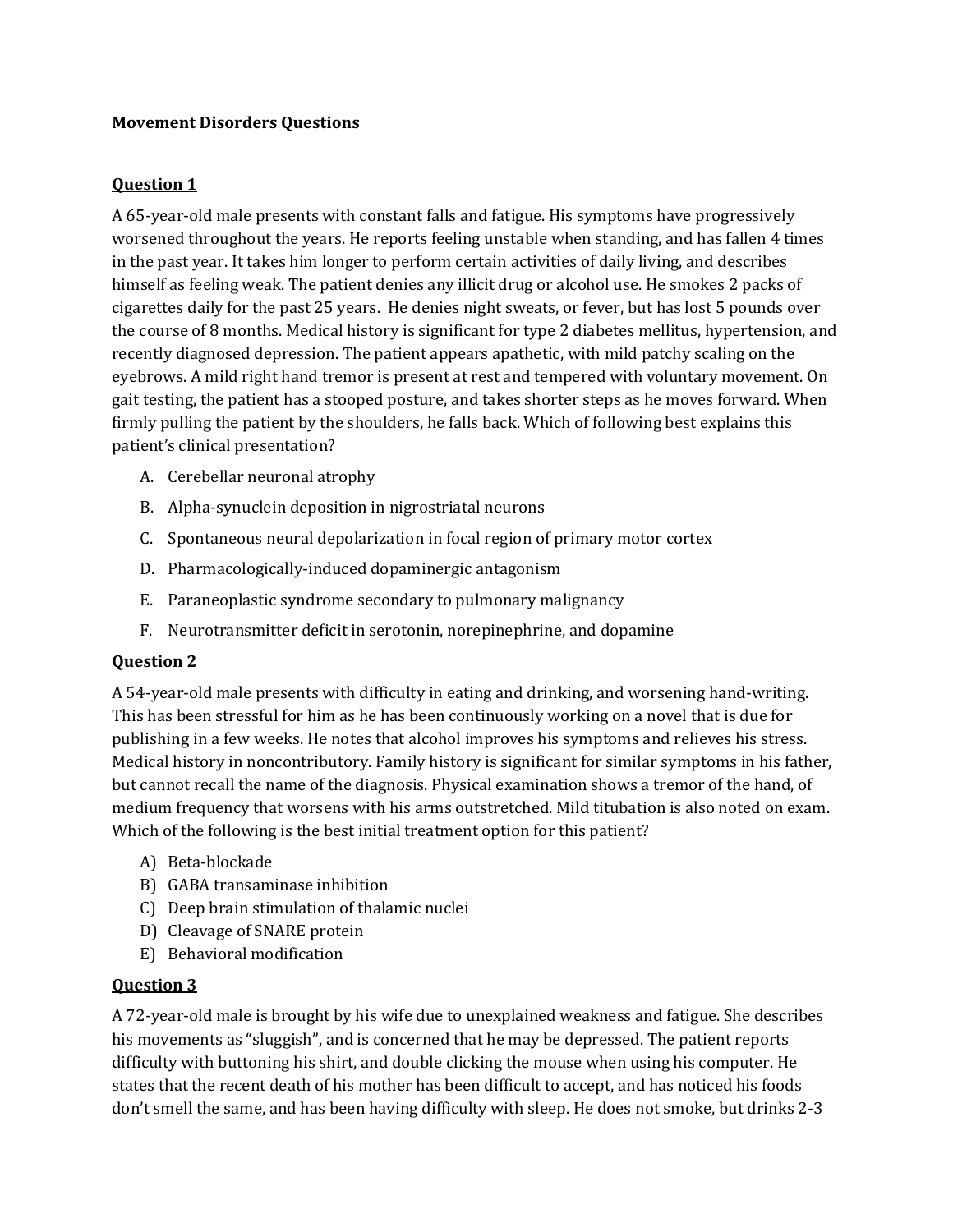beers per week. He says his father suffers from a hand tremor, and his mother passed away from pancreatic cancer. On physical exam, a tremor affecting the right hand improves with purposeful movement. There is an increased resistance to passive movement at the right wrist joint. Which of the following is the best initial treatment?

- A. Primidone
- B. Botulinum toxin
- C. Levodopa
- D. Deep brain stimulation
- E. Clonazepam

## **Question 4**

A 34-year-old woman presents with neck pain. She is accompanied by her husband, who says she appears to have right-turning, tremor-like movement of the neck. The patient describes the pain as muscle spasm-like, and states that her symptoms improve with rest and sleep. She has recently begun taking Citalopram due to being diagnosed with major depressive disorder. She denies any alcohol or illicit drug use. On physical examination, there is right head turning with left lateral head tilt. Jerky head tremor is noted, with spasm and hypertrophy of the left sternocleidomastoid muscle. Which of the following is most likely the diagnosis?

- A. Myoclonus
- B. Dystonia
- C. Huntington disease
- D. Tics

# **Question 5**

5. A 14-year-old boy is brought to the pediatrician by his mother because of a 1-hour episode of intermittent jerking movements that began around the time he woke up this morning. He describes the movement as jerky, affecting both upper extremities and upper body, and arrhythmic. During the episode, the patient did not lose consciousness. The patient admits to sleeping approximately 4 hours per night due to upcoming final examinations. Physical examination is completely normal. Which of the following is the best initial treatment for this patient's symptoms?

- A. Valproic acid
- B. Ropinirole
- C. Primidone
- D. Trihexyphenidyl

## **Question 6**

6. A 46-year-old man presents with restlessness, depression, and weight loss. Initially, he noticed increased clumsiness, and now has had involuntary, jerky-like movements of his upper extremity. He incorporates the involuntary movements into his purposeful movements so his wife does not notice. His father committed suicide, and his mother is currently healthy. He has been having difficulty with work due to problems with multi-tasking, and decision making. On physical examination, delayed saccadic initiation is appreciated, as well as difficulty with finger tapping, and maintaining steady grip.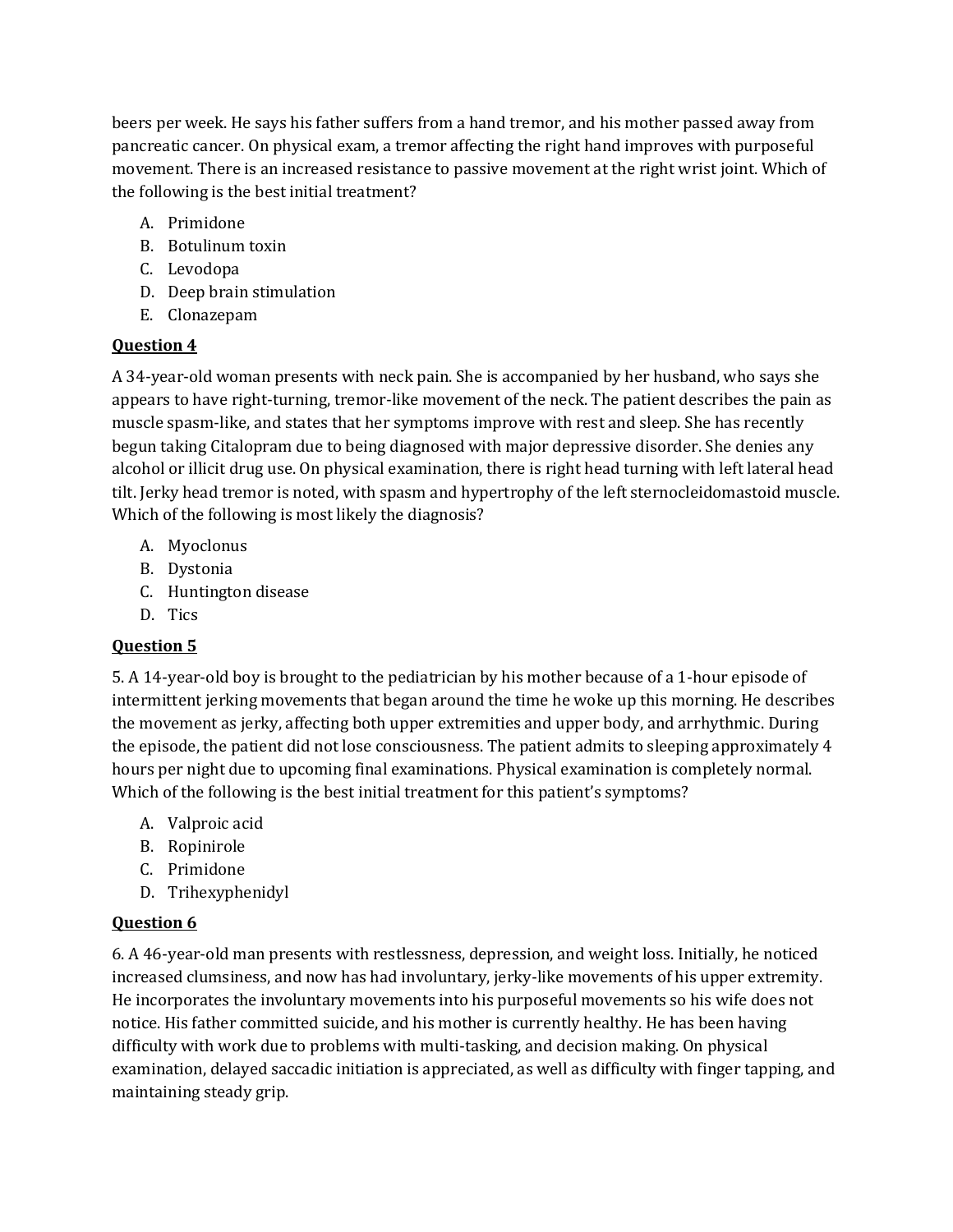Which of the following is most likely the diagnosis?

- A. Physiologic myoclonus
- B. Huntington disease
- C. Motor tics
- D. Multiple system atrophy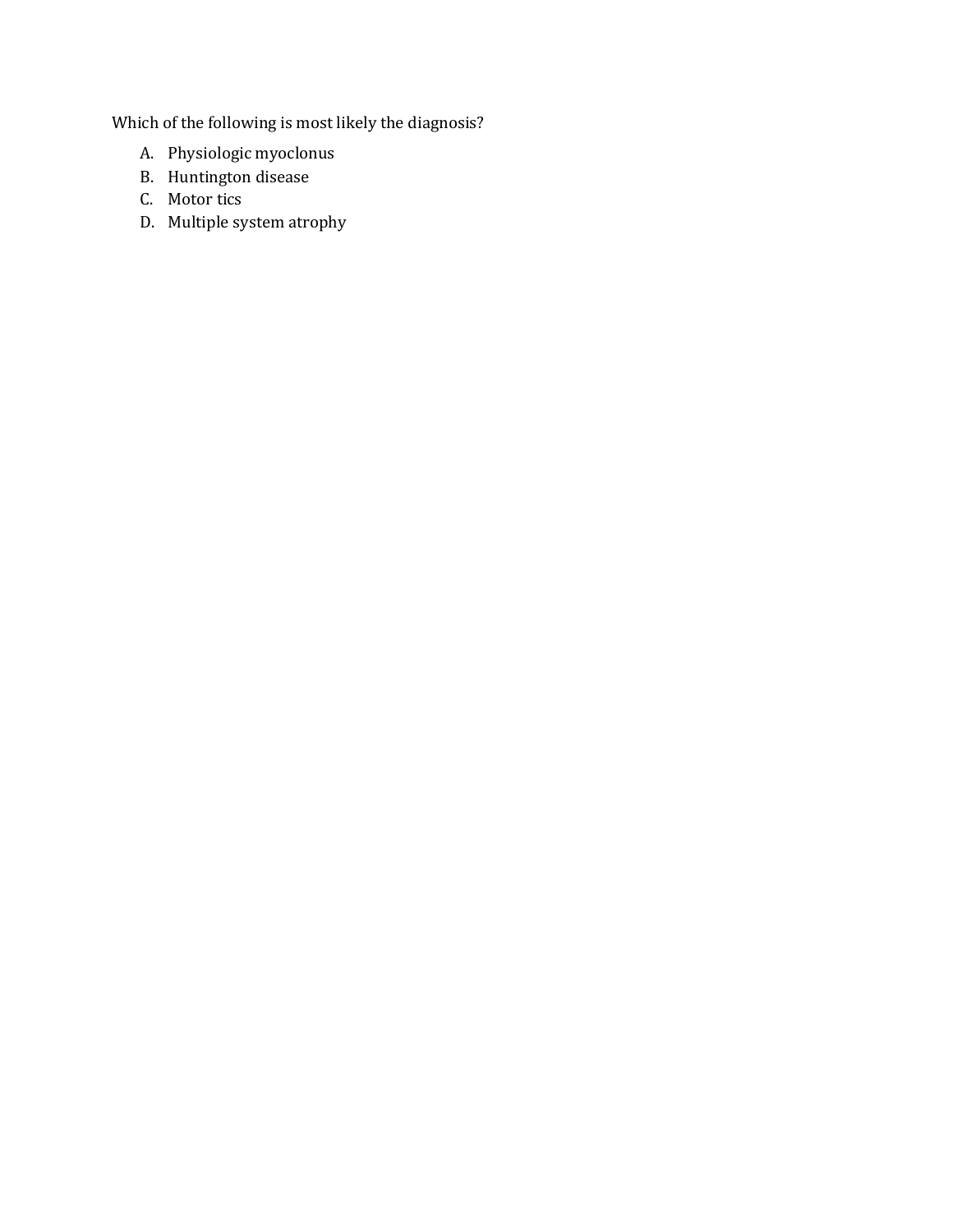#### **Neuro-Immunology Questions**

## **Question 1**

A 37-year-old African American woman presents to the emergency department with pain and vision loss in her right eye. These symptoms progressively worsened over the course of hours. She also reports muscle weakness and sensory changes in both upper extremities. This has never happened before. The patient has a history of ulcerative colitis treated with oral 5-aminosalicylate, and hypertension that is adequately controlled on hydrochlorothiazide. On physical exam, she has a visual acuity of 20/20 in the left eye and 20/200 on the right, a right relative afferent pupil defect, and symmetric motor and sensory deficits more pronounced in the upper extremity. An MRI of brain was normal. MRI spinal cord was obtained with findings shown to the right. Which of the following is most likely the diagnosis?



- B. Multiple sclerosis
- C. Non-arteritic anterior ischemic optic neuropathy
- D. Neuromyelitis optica spectrum disorder

#### **Question 2**

A 31-year-old woman presents to her primary care physician for the evaluation of episodes of severe jaw pain. She states that these episodes began approximately one week ago, occur dozens of times a day, each time lasting only a few seconds. The pain is in the right jaw, has a sharp, stabbing component, and is 10/10 in severity. Brushing her teeth and placing lotion on her face exacerbate the pain. Upon further questioning, the patient reports that 6 months ago, she had an episode of left-sided lower extremity muscle weakness and numbness that lasted 2 weeks before it spontaneously resolved. On physical examination, palpating the jaw elicited pain, but there was normal sensation. Inspection of the oropharynx, and skin of the face is unremarkable. Neurological examination is normal. Which of the following is the best next step in management?

- A. Magnetic resonance imaging (MRI) of the brain and spinal cord
- B. Referral to a dentist
- C. Lumbar puncture
- D. Administration of acyclovir

## **Question 3**

A 34-year-old woman is brought to the emergency department by her husband due to worsening lower extremity weakness. Her symptoms began approximately one week prior to presentation, when she experienced mild weakness of the left leg, causing her to limp. The lower extremity weakness progressed to the point of not being able to get out of bed. The patient also reports a period of left arm weakness and numbness eight months ago that spontaneously resolved over the course of a few days. Approximately two weeks ago, she experienced an upper respiratory infection that has resolved. Her temperature is 98.6°F (37°C), pulse is 74/min, respiratory rate 18/min,

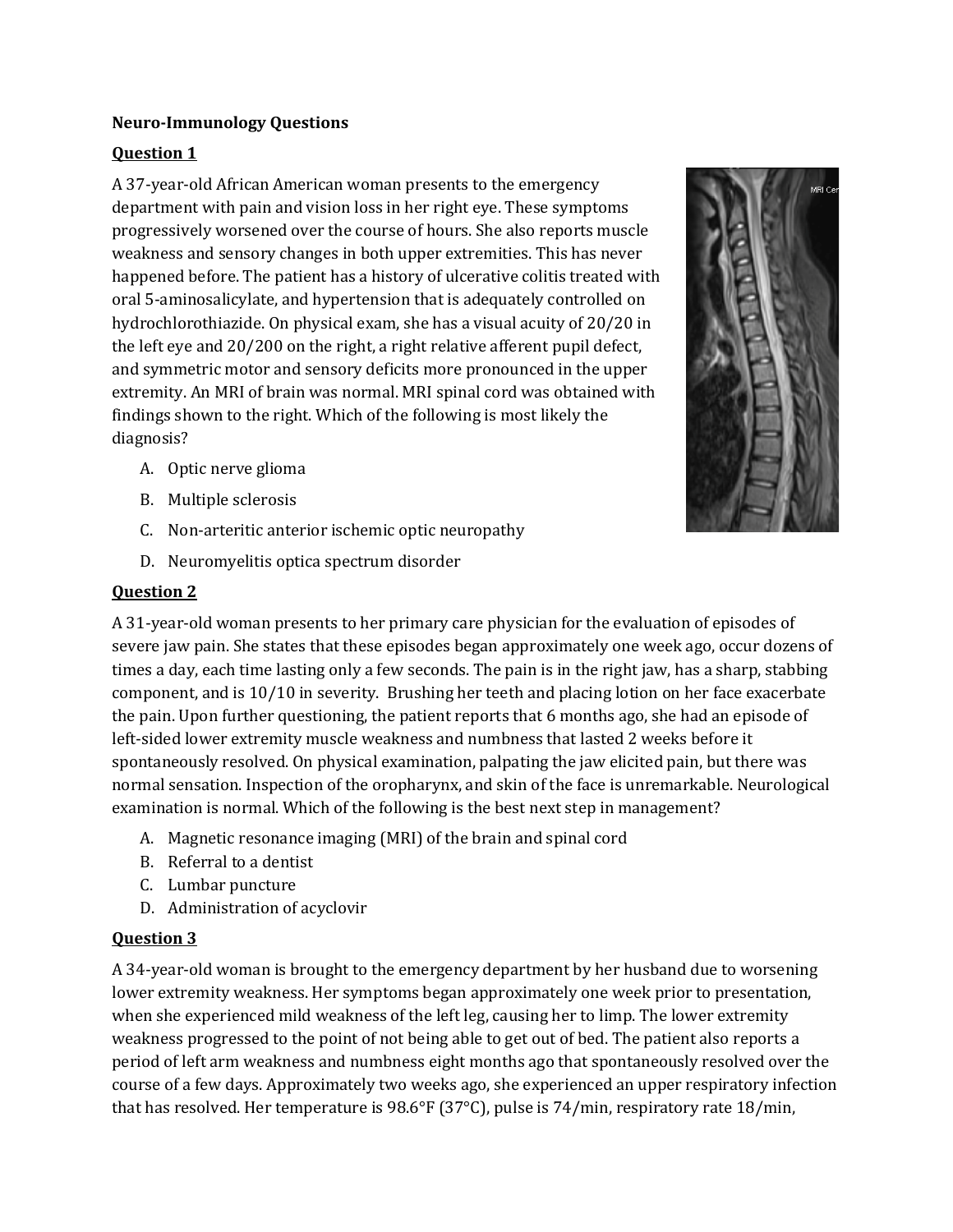blood pressure 129/75 mm Hg. Neurological exam is significant for 1/5 strength in both lower extremities and 3+ patellar tendon reflexes. A magnetic resonance imaging (MRI) of the brain and spine is performed. Which of the following is the best initial treatment?

- A. Interferon-beta
- B. Intravenous immunoglobulin (IVIG)
- C. Natalizumab
- D. Methylprednisolone
- E. Plasma exchange

## **Question 4**

A 29-year-old African American woman presents with bilateral facial weakness. This symptom developed over the course of a few hours and has never happened before. Upon further questioning, the patient reports seeing her pulmonologist every 6 months to follow her lung function and seeing her ophthalmologist annually for an eye exam. Neurological exam is significant for the patient being unable to smile, or raise her eyebrows. There is also an erythematous and tender nodule affecting the pretibial surfaces of both legs. Magnetic resonance imaging (MRI) of the brain shows leptomeningeal enhancement. Which of the following is most likely the diagnosis in this patient?

- A. Neurosarcoidosis
- B. Lyme disease
- C. Guillain-Barre syndrome
- D. Myasthenia gravis

## **Question 5**

An 8-year-old boy presents to the Emergency Department with altered mental status and weakness. The mother reports that her son had a fever and complained of a headache two days prior to presentation, along with upper extremity weakness. Earlier in the day, his headache worsened, he had vomiting, and appeared confused. The mother states that approximately one week ago, he had a viral illness but appeared to have fully recovered. Beyond this, he is neurologically normal at baseline. While performing the physical exam, he has a generalized tonic-clonic seizure, requiring benzodiazepine administration. Vital signs show that he is afebrile with a normal blood pressure. On physical exam, the patient has mild nuchal rigidity, a right relative afferent pupillary defect, right and left-sided weakness, and a bilateral Babinski reflex. Magnetic resonance imaging (MRI) showed diffuse white matter lesions. Which of the following is most likely the diagnosis?

- A. Viral meningitis
- B. Acute disseminated encephalomyelitis
- C. Neuromyelitis optica
- D. Multiple sclerosis
- E. Progressive multifocal leukoencephalopathy

## **Question 6**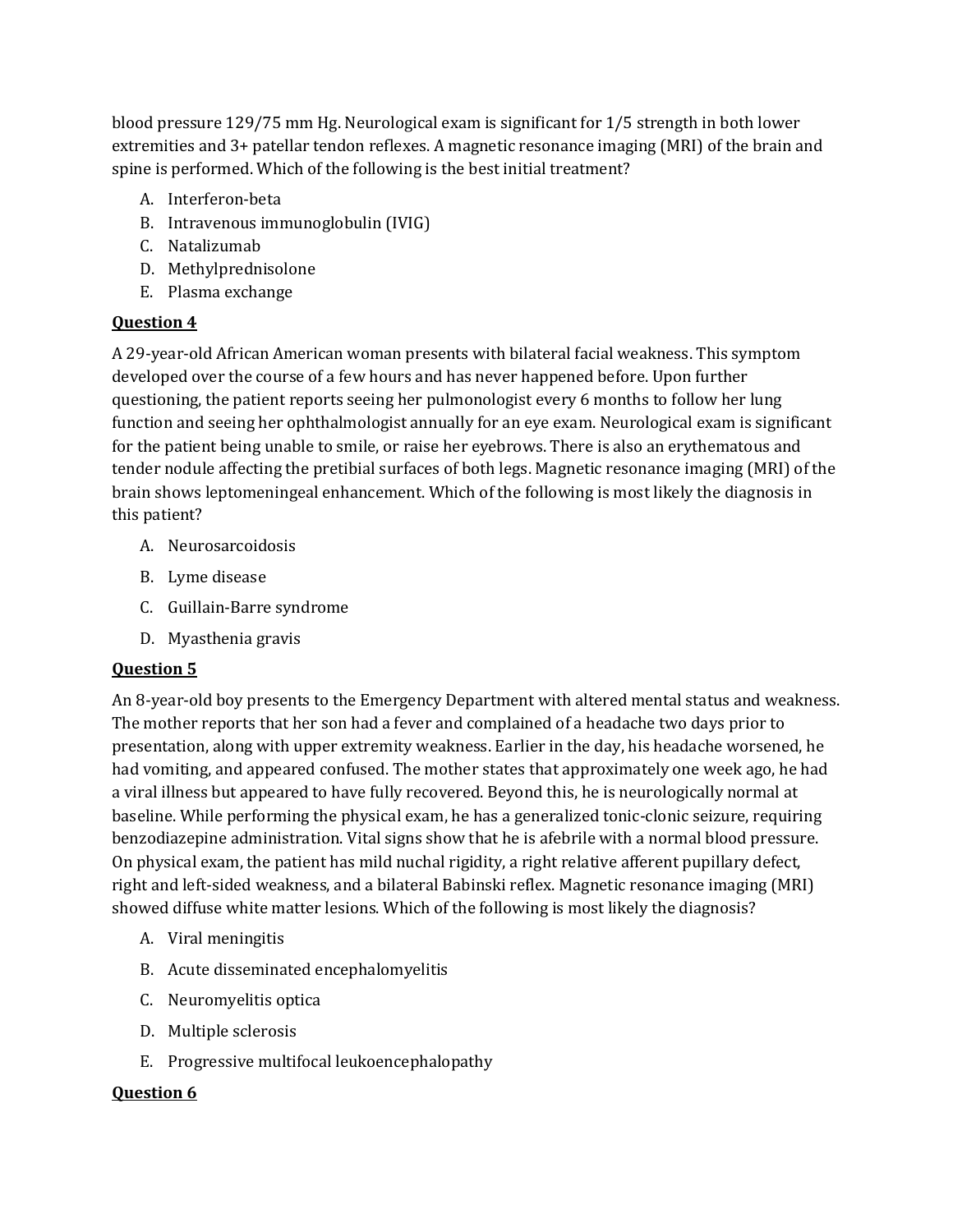A 28-year-old woman presents to her primary care physician with diplopia on horizontal gaze, and dizziness. She reports that these symptoms began approximately 2 weeks ago, and has never happened before. Her double vision is only elicited when looking towards the left, but is absent with primary gaze. She states that approximately 4 months ago, she had right lower extremity

weakness and numbness that lasted one week before being completely resolved. Medical history is significant for migraine headache with aura that is adequately treated with ibuprofen. On physical examination, there is impaired adduction of the right eye, with contralateral disassociated horizontal nystagmus of the abducting eye. There is normal convergence and diminished vertical gaze holding. A postural tremor is also noted on examination. Laboratory tests are significant for a normal B12 and thyroid-stimulating hormone (TSH) level, and normal white cell count. MRI of the brain is shown. What additional information is needed to make a diagnosis of multiple sclerosis?



- A. A second MRI done 3 months later showing new enhancing lesions
- B. A second MRI done 3 months later showing new non-enhancing lesions
- C. An additional clinical attack, with an MRI showing a new enhancing lesion.
- D. No additional information is needed to make a diagnosis of multiple sclerosis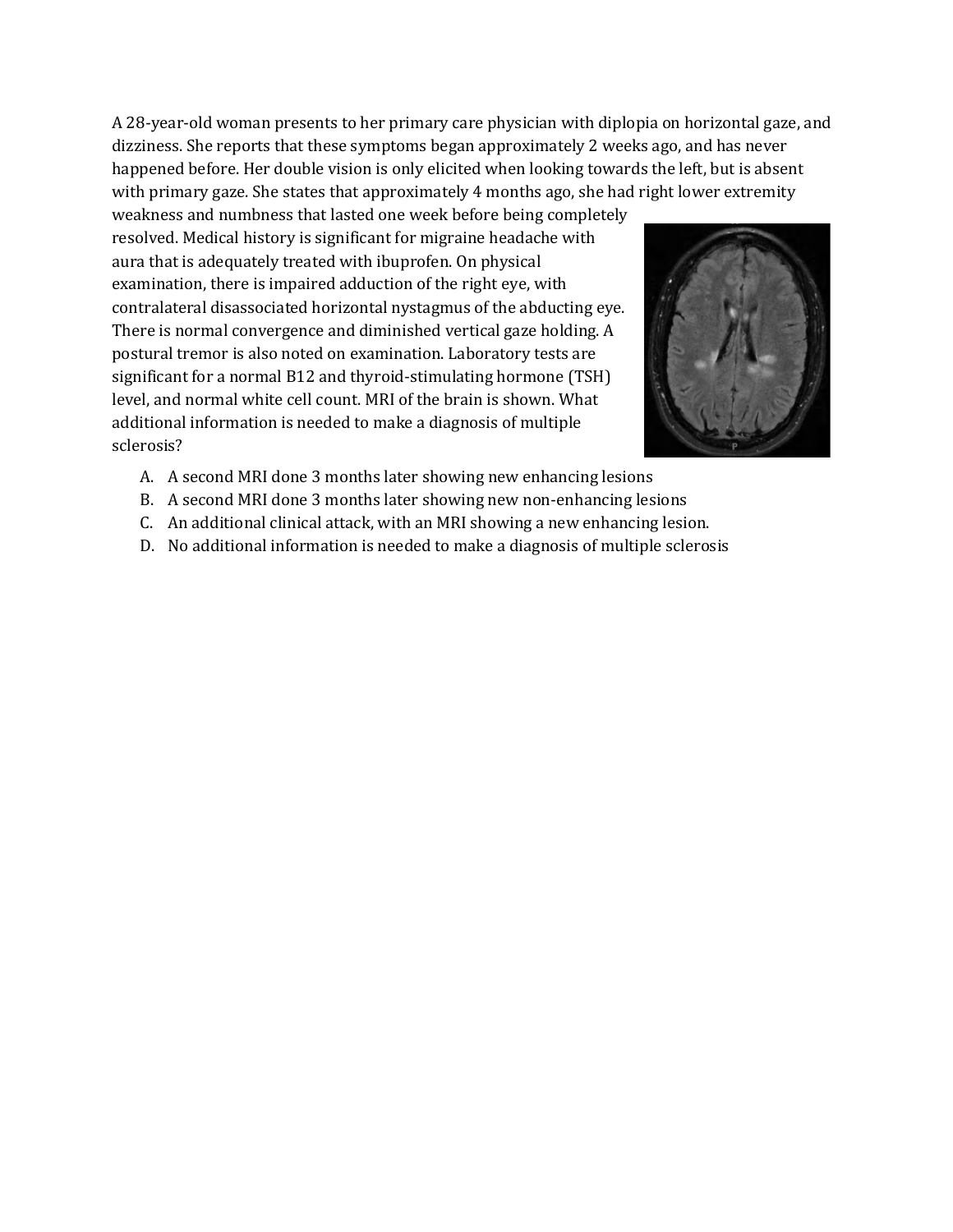#### **Neuro-Oncology Questions**

#### **Question 1**

A 68-year-old man is brought to the Emergency Department immediately after a witnessed generalized tonic-clonic seizure. Prior to this seizure event, he had approximately 2 months of bifrontal headache that worsened when coughing or bending over. He also has worsening balance, resulting in 2 falls over the course of a few weeks. Medical history is significant for Myasthenia Gravis treated with oral prednisone for chronic immunotherapy. Social history is significant for smoking ½ a pack of cigarettes per day for 40 years and recent travel to South America. On physical examination, the patient is responsive but confused, has bilateral tongue laceration, with left pronator drift and slow foot-taps on the left side. Magnetic resonance imaging (MRI) of the brain is shown. Which of the following is most likely the diagnosis?



- A. Primary CNS lymphoma
- B. Abscess
- C. Glioblastoma
- D. Contusion
- E. Metastasis

#### **Question 2**

A 66-year-old man presents with progressively worsening headache that is most severe with sneezing and picking up heavy objects. The headache began approximately 3 months ago, is diffuse, non-pulsating, and associated with nausea and 2 episodes of vomiting. Medical history is unremarkable. A gadolinium-enhanced magnetic resonance imaging (MRI) of the brain shows a hyperintense serpentine irregularity of the margins. Pathology shows a hypercellular gliotic tumor with necrosis and high mitotic count. Preparations are made for radiation therapy with adjuvant chemotherapy. Which of the following is most likely the adjuvant chemotherapeutic agent used?

- A. Bevacizumab
- B. Temozolomid
- C. Carmustine
- D. Lomustine

#### **Question 3**

4) A 62-year-old man presents with progressive proximal lower extremity muscle weakness. He reports difficulty with climbing the stairs and getting up from a chair. He also reports that his mouth has been constantly dry. These symptoms began approximately 3 weeks prior to presentation. Medical history is significant for recently diagnosed small cell carcinoma of the lungs. On physical examination, there is no evidence of muscle atrophy. There is 4/5 strength bilaterally in the hip flexors and extensors, with absent patellar reflexes. When asking the patient to contract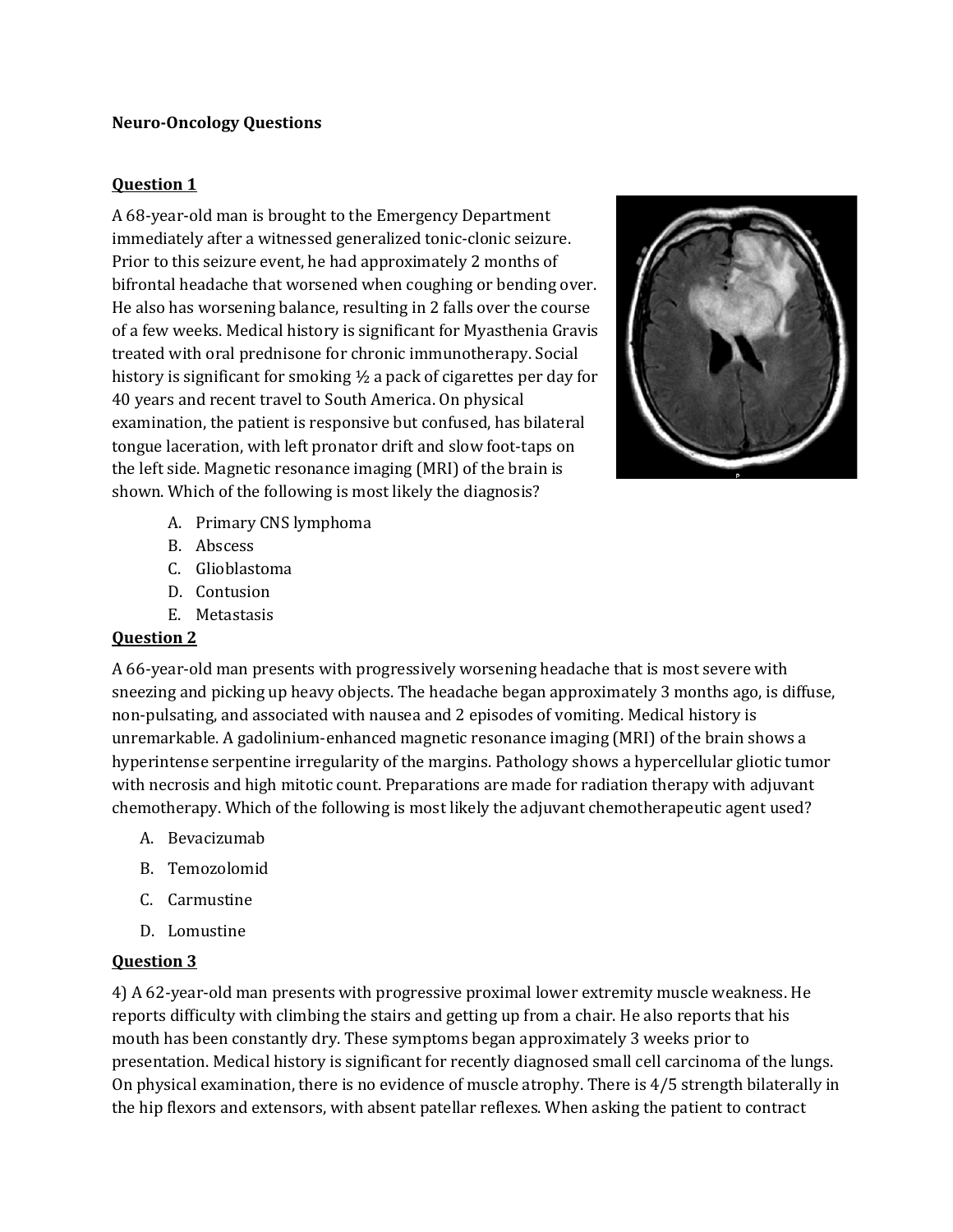both quadriceps for 10 seconds, his patellar reflexes become 2+. Which of the following is most likely to be found on serology?

- A. anti-acetylcholine receptor antibody
- B. anti-P/Q type voltage-gated calcium channel antibody
- C. anti- amphiphysin antibody
- D. anti-Hu antibody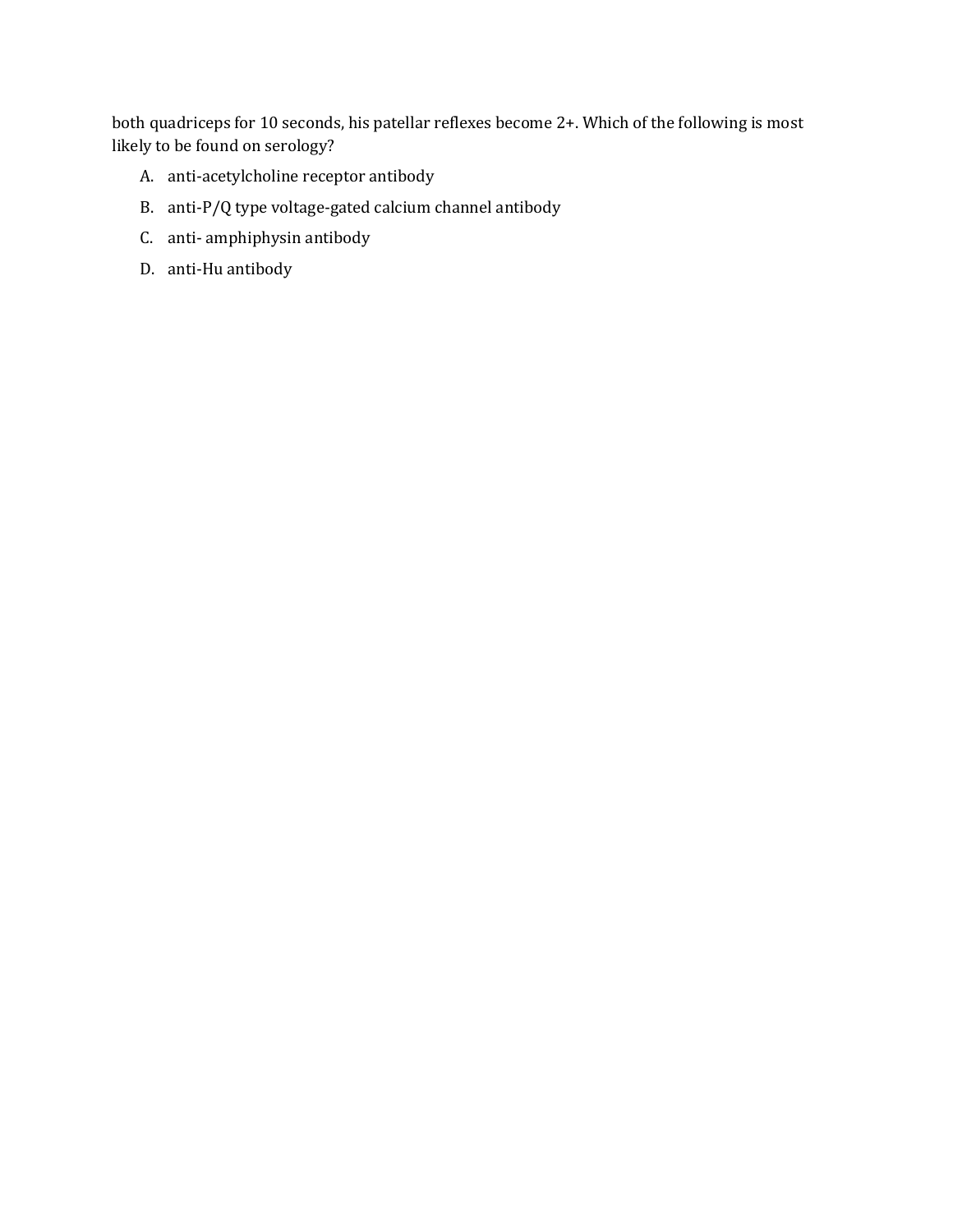## **Behavioral Neurology Questions**

## **Question 1**

1) A 62-year-old man is brought to the emergency department by his wife because "he's been acting strangely." She noticed that during social gatherings he would not say much, and would mostly sit by himself. He barely bathes. When left in place he would stay there until he is told to move. He would not seek his favorite activities including watching football but when sat in front of the TV he seemed to enjoy it. On the Montreal Cognitive Assessment (MoCA) testing, he could not complete the trails testing, his clock was disorganized, and he named only 3 items starting with the letter "F" in 60 seconds. His free recall was poor but improved with cuing. His visuospatial functioning was relatively spared. He had paratonia, but no other abnormalities on motor exam. Magnetic resonance imaging of the brain showed frontal atrophy, but no other focal abnormalities. Which of the following is most likely the diagnosis?

- A. Parkinson disease
- B. Major depressive disorder
- C. Frontotemporal dementia
- D. Alzheimer dementia
- E. Amyotrophic lateral sclerosis

## **Question 2**

A 68-year-old woman is brought to her primary care physician by her son due to concerns about her behavior over the past 9 months. He reports that there were times she would leave the stove on after she finished cooking, causing her husband to always check the stove after meals. Even though he would tell the patient he will be visiting her in a few weeks, she completely forgets when he arrives. He has also noticed she is mildly irritable at things that usually would not bother her. Past medical history is unremarkable, and her only medication is a multivitamin. She is a retired secretary and currently lives with her husband. Her vital signs are unremarkable. Montreal Cognitive Assessment (MoCA) testing is significant for impairments in visuospatial function and memory (0/5 items on delayed recall, even with cues). The rest of the neurological exam is unremarkable. TSH and vitamin B12 tests are normal. Which of the following is most likely to be found on histology?

- A. Spongiform cortical changes
- B. Pick bodies
- C. Lewy bodies
- D. Neuritic plaques
- E. TDP-43 inclusion bodies

## **Question 3**

A 66-year-old man presents with fluctuating cognitive dysfunction. He is accompanied by his wife, and she reports that at times, he seems almost normal, while at other times, he is very confused and disoriented. She also reports that he has gotten lost numerous times when driving home, and he has told her that he has seen "little children" running through their living room from time to time. Physical examination is significant for a hypophonic voice, bradykinesia and limb rigidity. Which of